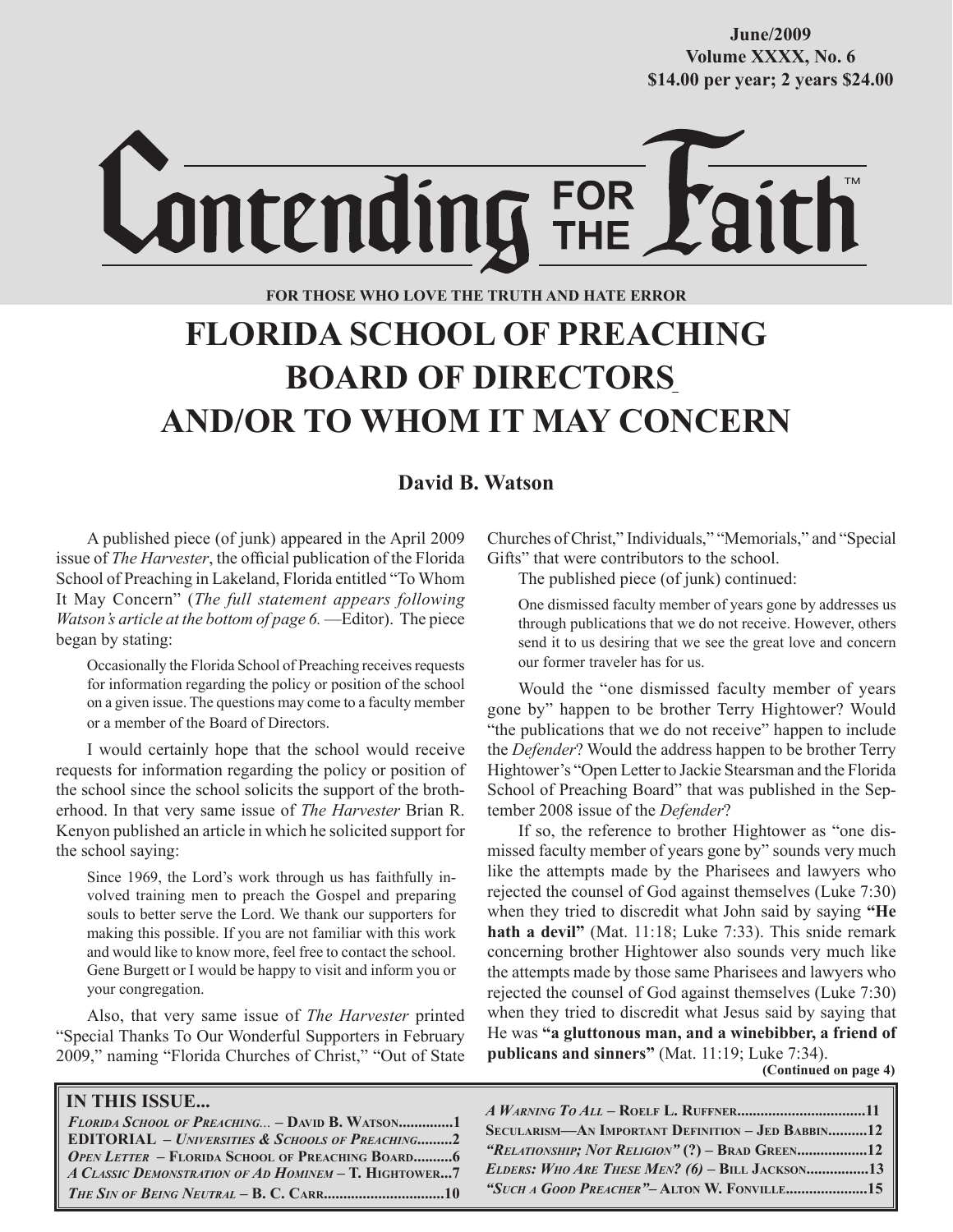

#### **David P. Brown, Editor and Publisher dpbcftf@gmail.com**

*COMMUNICATIONS received by CONTENDING FOR THE FAITH and/or its Editors are viewed as intended FOR PUBLICATION unless otherwise stated. Whereas we respect confidential information, so described, everything else sent to us we feel free to publish without further permission being necessary. Anything sent to us NOT for publication, please indicate this clearly when you write. Please address such letters directly to the Editor David P. Brown, P.O. Box 2357, Spring, Texas 77383. Telephone: (281) 350-5516.*

#### **SUBSCRIPTIONS RATES**

*Single Subscriptions: One Year, \$14.00; Two Years, \$24.00. Club Rate: Three One-Year Subscriptions, \$36; Five One-Year Subscriptions, \$58.00. Whole Congregation Rate: Any congregation entering each family of its entire membership with single copies being mailed directly to each home receives a \$3.00 discount off the Single Subscription Rate, i.e., such whole congregation subscriptions are payable in advance at the rate of \$11.00 per year per family address. Foreign Rate: One Year, \$30. NO REFUNDS FOR CANCEL-ATIONS OF SUBSCRIPTIONS.*

#### **ADVERTISING POLICY & RATES**

*CONTENDING FOR THE FAITH was begun and continues to exist to defend the gospel (Philippians 1:7,17) and refute error (Jude 3). Therefore, we are interested in advertising only those things that are in harmony with what the Bible authorizes (Colossians 3:17). We will not knowingly advertise anything to the contrary. Hence, we reserve the right to refuse any offer to advertise in this paper.*

*All setups and layouts of advertisements will be done by CONTENDING FOR THE FAITH. A one-time setup and layout fee for each advertisement will be charged if such setup or layout is needful. Setup and layout fees are in addition to the cost of the space purchased for advertisement. No major changes will be made without customer approval.*

*All advertisements must be in our hands no later than two (2) months preceding the publishing of the issue of the journal in which you desire your advertisement to appear. To avoid being charged for the following month, ads must be canceled by the first of the month. We appreciate your understanding of and cooperation with our advertising policy.*

*MAIL ALL SUBSCRIPTIONS, ADVERTISEMENTS AND LETTERS TO THE EDITOR-IN-CHIEF, P. O. Box 2357, Spring, Texas 77383-2357. COST OF SPACE FOR ADS: Back page, \$300.00; full page, \$300.00; half page, \$175.00; quarter page, \$90.00; less than quarter page, \$18.00 per column-inch. CLASSIFIED ADS: \$2.00 per line per month. CHURCH DIREC-TORY ADS: \$30.00 per line per year. SETUP AND LAYOUT FEES: Full page, \$50.00; half page, \$35.00; anything under a half page, \$20.00.*

*CONTENDING FOR THE FAITH is published monthly. P. O. Box 2357, Spring, Texas 77383-2357 Telephone: (281) 350-5516.*

> **Ira Y. Rice, Jr., Founder August 3, 1917-October 10, 2001**

## **OF UNIVERSITIES AND SCHOOLS OF PREACHING**

All properly concerned Christians are for obtaining as much correct Bible and related education as one can get. Assuredly this is the case with those who would be teachers of God's Word. The same is true regarding secular education. Freed-Hardeman University's motto, "How to live and how to make a living," ought to be the guiding philosophy for all educators no matter the subject matter taught or the school operated by the brethren. Of course, the emphasis should always be on spiritual matters rather than the affairs of this present world (Mat. 6:33). Sadly, and to her shame, F-HU has followed her higher education sisters' examples in moving ever so slowly away from the Old Paths of having Bible authority for all she believes and practices (Col. 3:17). This has been the case with the brethren's institutions of higher learning for many years and is nothing new.

Of such schools in the  $19<sup>th</sup>$  Century we find the following recorded:

...L. F. Bittle pointed out as early as 1873 in his letters to Jacob Creath, it had...been the tendency of colleges to fall in line behind the popular sides of issues in the brotherhood. Colleges, as a general rule, will as a matter of policy pursue for a time a midway "safe" course until it is known which side will be the most popular, and then will jump with full force on that side.... Consciously or unconsciously, this has been the tendency. The reason is clear: colleges must have money to operate, and if they get too unpopular, they will not have enough funds to run [As quoted by Earl Irvin West, *The Search For The Ancient Order*, Vol. 2 (Ann Arbor: Cushing Malloy, Inc., 1950), p. 461]!

Although Bittle wrote 136 years ago, he wrote the truth about what is all too often the attitudes of the brethren who made up the university boards, administrations and faculties of the institutions of higher education operated by members of the churches of Christ then and now. In fact, when Bittle pointed out that "as a general rule" and "as a matter of policy" they, "for a time" pursue "a midway 'safe' course", he defined exactly what all too many brethen mean when they call for *balanced* preaching, *balanced* fellowship and *balanced* conduct. But, this "midway 'safe' course" loses sight of seeking truth for truth's sake in all issues and topics no matter the sacrifices one must undergo to find, uphold and defend it. *Nothing is balanced if it is based on something other than the truth, the whole truth and nothing but the truth.*

It should be emphasized that Bittle also pointed out that these educational enterprises only remain "for a time" in what they consider to be a "midway 'safe' course." With all candor he tells us when they have determined which "side will be the most popular," they "will jump with full force on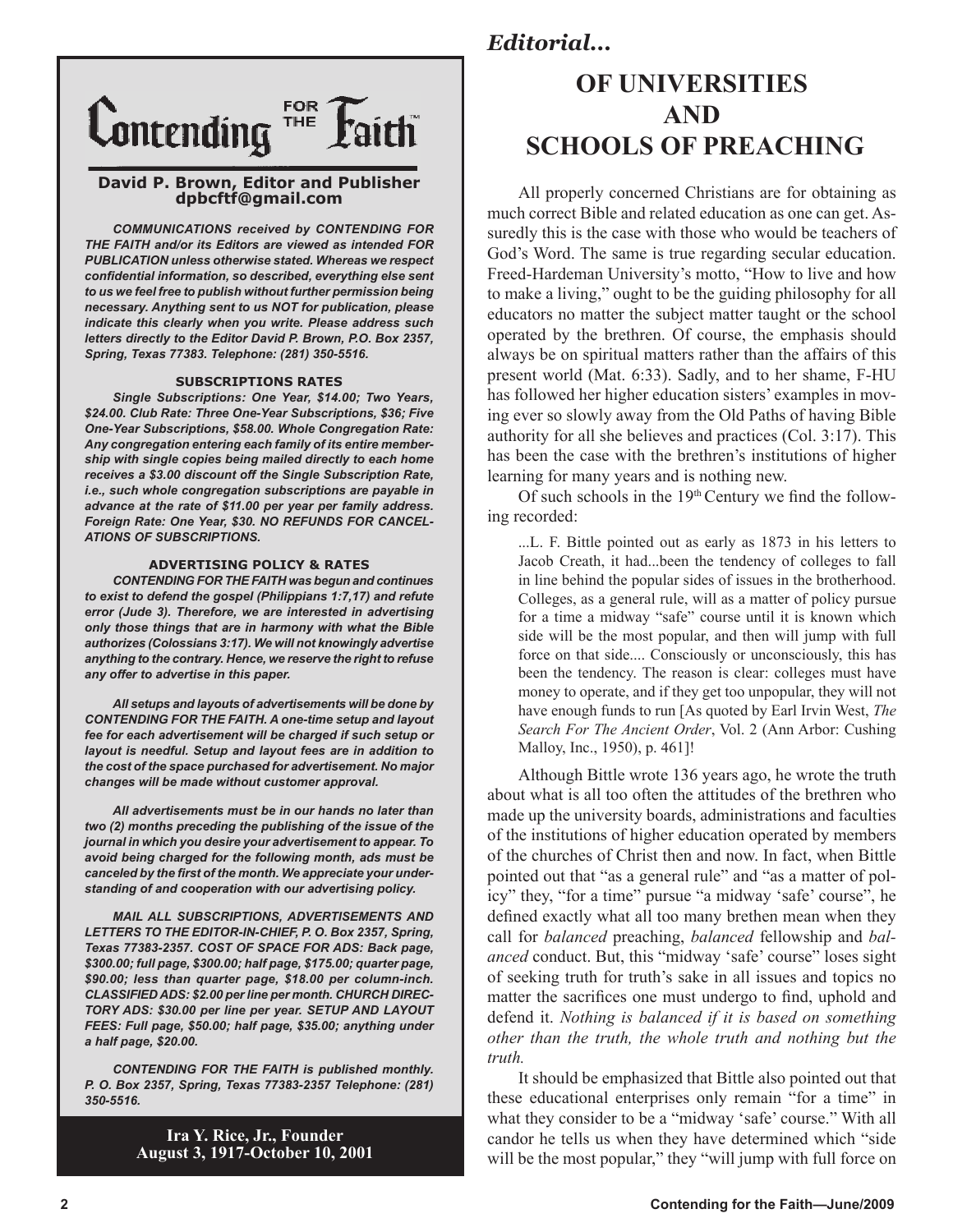that side...." Then, Bittle noted, "The reason is clear: colleges must have money to operate, and if they get too unpopular, they will not have enough funds to run." Bittle was not just "whistling Dixie" when he made his astute observation about the thinking and conduct of those who operate the schools of higher education among the churches of Christ. For almost 200 years this has been the track record of such schools founded and operated by the brethren*. Does anyone think brethren will ever learn the lesson that should be obvious to anyone who can see through a ladder as to where such schools always end up in the scheme of things?* 

The previous information about schools of the brethren is all very well known for those who are familiar with the history of the same. But, the schools of higher education are by no means the only educational institutions that are infected with this spiritual "swine flu".

Take a good close look at the schools of preaching. The first schools of preaching were begun forty plus years ago to counteract the weaknesses found in the Bible departments of the colleges and to give older men an opportunity to study the Bible in a systematic and thorough manner. Today, more and more, they too are calling for *balance* that is best defined and understood when one considers where the brotherhood colleges stood about forty years ago. Although some of them are much farther down the apostasy trail than others, the preacher training schools are walking in the footsteps of their accredited big sisters in conducting themselves according to Bittle's inciteful description of the colleges of his day in that they:

...as a matter of policy pursue for a time a midway "safe" course until it is known which side will be the most popular, and then will jump with full force on that side.... Consciously or unconsciously, this has been the tendency. The reason is clear: colleges must have money to operate, and if they get too unpopular, they will not have enough funds to run

By them the proverbial corner has been turned, and unless there is some quick and drastic work done to sever the gangrenous portions of these preacher training institutions, it is only a matter of time before such schools become nothing more or less than pastor factories for apostate churches.

As a general rule I seriously doubt that the elderships and boards governing these schools, along with their administrations, faculties and many of their supporters, have enough concern for right and wrong as the Bible defines and uses those terms to recognize the difference between unjust critics who seek their demise, from the just critics (their friends) who simply desire for the schools to be in harmony with the New Testament in all they do and teach. As far as they are concerned any criticism of them is destructive criticism, and must be opposed in such a way as to ruin their critics reputations. Washington political machinations have nothing on many of the school men who love to be called Rabbi and occupy the chief seats.

Thus, we are facing about the same thing today in the attitude of those operating the preacher training schools as we did when I was a much younger preacher dealing with the wrong-headed attitude of the college people of that day.

With the general ignorance of the Bible, the disrespect for Bible authority, the lack of interest on the part of church members to learn how to ascertain the same and correctly apply it, the profound and stiff-necked ignorance and haughtiness of unqualified elders, the desire of the schools of preaching to pattern themselves after their higher education big sisters, and as the churches whose works these schools for the most part are, incrementally lower their standards in their attempts to keep members, we can expect things to get worse with them rather than better.

#### **—David P. Brown, Editor**

One shudders to think what will be needed to constitute a radical fifty years from now.

### **FIRST 35 YEARS OF** *CFTF ON DVD* **\$50.00 ORDER FROM** *CONTENDING FOR THE FAITH* **P. O. BOX 2357 SPRING, TEXAS 77383-2357**

## **2009** *CFTF* **SPRING CHURCH OF CHRIST LECTURESHIP BOOK**

## *RELIGION & MORALITY FROM GOD OR MAN?*

**\$20.00 Plus \$3.00 S&H**

**SEND ALL ORDERS WITH PAYMENT TO:**

**Contending for the Faith P.O. Box 2357 Spring, Texas 77383-2357**

**Texas residents add 7.25% tax**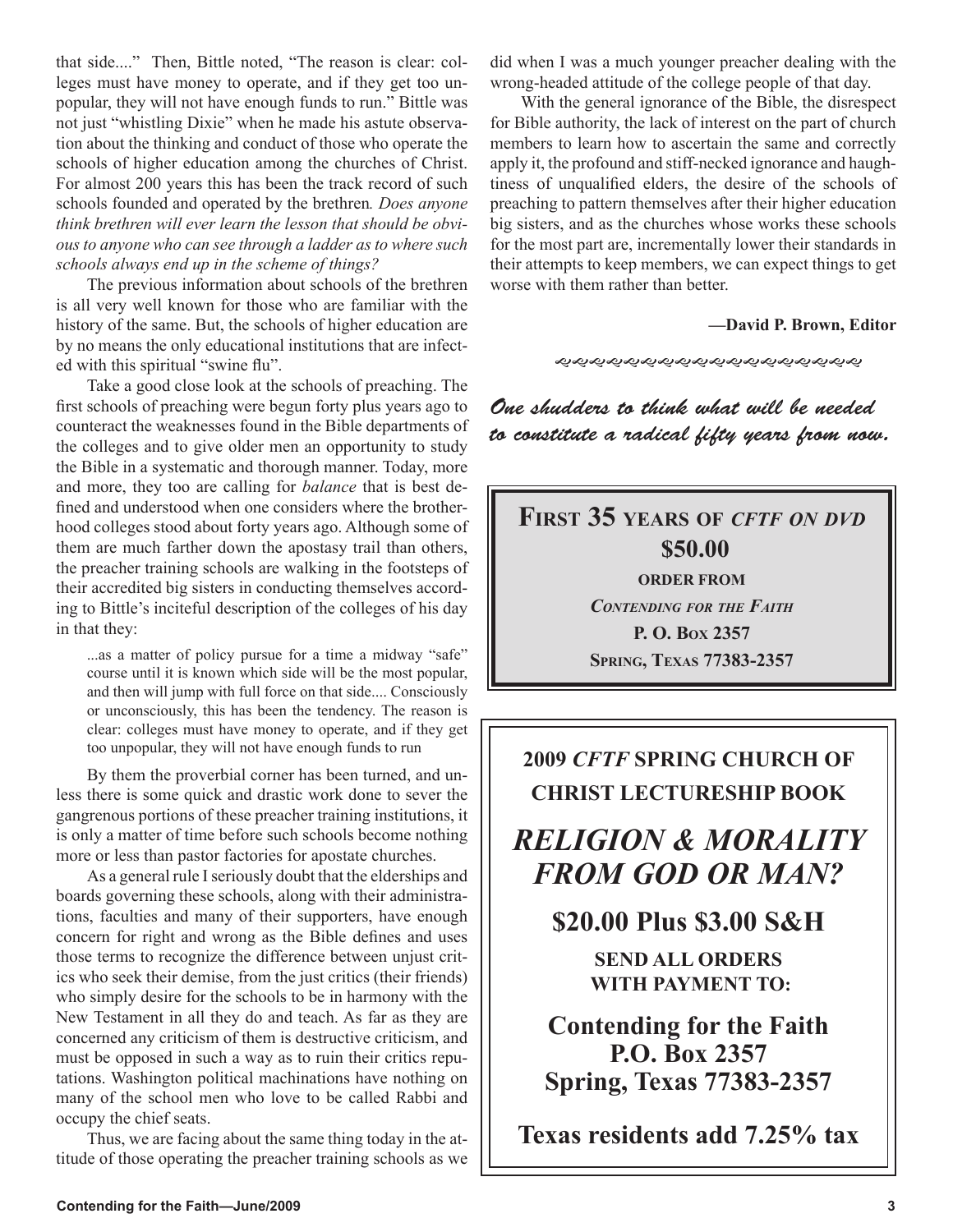#### **(Continued from page One)**

Would Jackie Stearsman and the Florida School of Preaching Board be willing to publish a full and complete account concerning the "one dismissed faculty member of years gone by"? Would Jackie Stearsman and the Florida School of Preaching Board be willing to make it known that the "one dismissed faculty member of years gone by" was dismissed simply because he was ready to give an answer (1 Pet. 3:15) to every man that asked him a reason concerning his position on the subject of the indwelling of the Holy Spirit? Would Jackie Stearsman and the Florida School of Preaching Board also be willing to make it known that Jackie Stearsman holds and teaches the same position on the same subject as does the "one dismissed faculty member of years gone by"? Would Jackie Stearsman and the Florida School of Preaching Board further be willing to make it known that the "one dismissed faculty member of years gone by" who was dismissed by the former Director of the school has since then been employed by the current Director of the school (Jackie Stearsman) to do "the Lord's work" by "faithfully…training men to preach the Gospel and preparing souls to better serve the Lord?" Would Jackie Stearsman and the Florida School of Preaching Board be willing to tell people that the "one dismissed faculty member of years gone by" has since then been repeatedly invited to write and speak for and on the Florida School of Preaching Lectureship? Would Jackie Stearsman and the Florida School of Preaching Board be willing to document the fact that the "one dismissed faculty member of years gone by" has since then been used repeatedly to substitute teach for Brian Kenyon? Would the Florida School of Preaching Board members who are also elders of the South Florida Avenue congregation be willing to reveal the fact that they have repeatedly used the "one dismissed faculty members of years gone by" since then in a few VBS series for the South Florida Avenue congregation? *How hypocritical they are!*

Several years ago when I was serving as the Associate Editor of the original *Gospel Journal,* I received a published piece from Jackie Stearsman. The published piece was Stan Crowley's Beeville, Texas lecture wherein he set forth his errors on the subject of marriage and divorce and remarriage. Jackie Stearsman called this published piece a "masterpiece." Jackie Stearsman suggested that this piece be published in the original *Gospel Journal.* Now, if I were to stop right here and say no more concerning this incident I would be doing Jackie Stearsman a great disservice. It is true that I received a copy of Stan Crowley's Beeville, Texas lecture from Jackie Stearsman. Further, it is true that Jackie Stearsman called this published piece a "masterpiece." It is also true that Jackie Stearsman suggested that this piece be published in the original *Gospel Journal*. But, it is not true that Jackie Stearsman agreed with the material. Jackie Stearsman did all of this with sarcasm. Jackie Stearsman actually viewed the published piece of Stan Crowley as error. I am sure that Jackie Stearsman and the Florida School of Preaching Board would not want to be done such a disservice. Yet they now do such a disservice to "one dismissed faculty member of years

#### gone by." *How despicable!*

The published piece (of junk) went on to say: "However, others send it to us desiring that we see the great love and concern our former traveler has for us." I believe that this statement is saturated with sarcasm. But whether it is or not, it is still the case that brother Hightower's address did indeed express great love and concern for Jackie Stearsman and the Florida School of Preaching Board. I quote from brother Hightower's opening remarks:

Beloved Jackie and Board of the Florida School of Preaching: I pray that this Open Letter will be received with the recognition of my love for you and the school not as some hostile critic, but as one who has been privileged to teach for eight years part-time and two wonderful years (84-86) full-time at Florida School Of Preaching (hereafter FSOP), as one who has encouraged many persons over the years to contribute financially to this much-loved and valuable institution begun so many years ago by brother B. C. Carr, and as one who has even fairly recently encouraged a young man to move from Texas to central Florida to attend classes with you. Surely through your request that I write chapters for and return to speak at numerous FSOP lectureships you have implied and recognized my high regard for you and the school you oversee. Thus, you know that my attitude toward you is that of Paul's when he wrote to the Galatian brethren: "So then am I become your enemy, by telling you the truth?" (Gal. 4:16).

Is this published piece (of junk) in *The Harvester* a display of the great love and concern that Jackie Stearsman and the Florida School of Preaching Board of Directors have for brother Hightower? To say that the person who wrote this published piece (of junk) was/is lower than a snake's belly might seem too harsh to some so instead I will quote the words of Jesus who said: **"Ye serpents, ye generation of vipers**" (Mat. 23:33).

Notice also that this published piece (of junk) called brother Hightower their "former traveler." The Bible says that two cannot walk together except they be agreed (Amos 3:3). Obviously, Jackie Stearsman and the Florida School of Preaching Board are admitting that they are no longer in agreement with brother Terry Hightower as they once were. The fact is that Jackie Stearsman and the Florida School of Preaching Board have changed from the path that they once walked concerning fellowship of false teachers (like Dave Miller). That change of path is what prompted brother Hightower's open letter.

The published piece (of junk) went on to state: "Each year at the annual lectureship, time is spent studying topics and responding to written questions on these topics." Does this mean that "requests for information regarding the policy or position of the school on a given issue" will be addressed at the annual lectureship? Would Jackie Stearsman and the Florida School of Preaching Board be willing to publish a full and complete account of the time a prospective student from Texas traveled to the Florida School of Preaching annual lectureship to request information regarding the policy and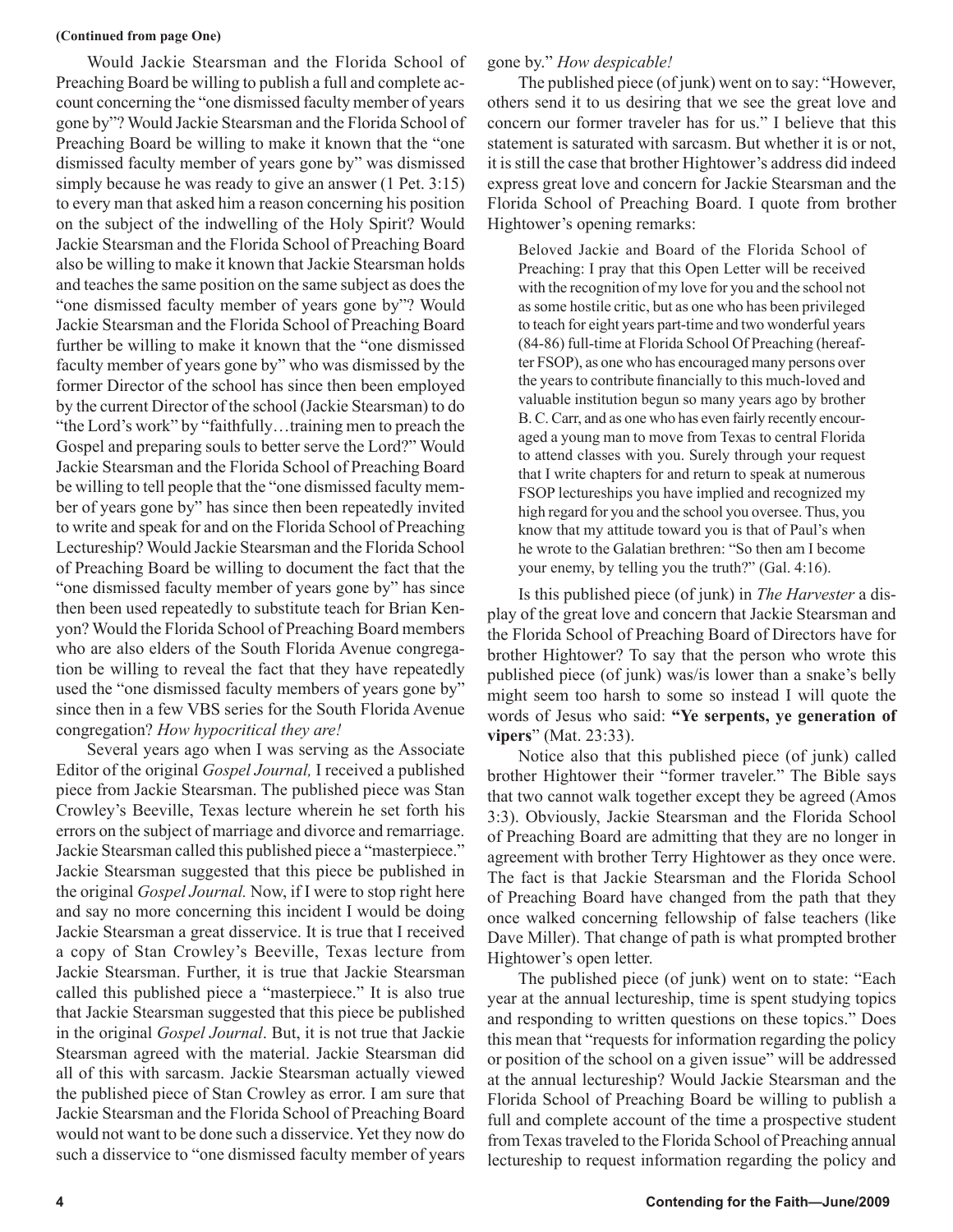position of the school of the given subject of fellowship of false teachers (like Dave Miller)? Would they be willing to reveal that the prospective student was, in a very unchristian like manner, told that his questions would not be answered at all? So much for Jackie Stearsman and/or the Florida School of Preaching Board responding Biblically to requests for information regarding the policy or position of the school on any given subject.

The published piece (of junk) next stated: "Those who are truly interested in the position of the school on a given issue may consult the school publication, *The Harvester*, for insight into such matters." Would Jackie Stearsman and the Florida School of Preaching Board be willing to publish a full and complete response in *The Harvester* to requests for information regarding the policy or position of the school on a given issue? The fact is that if they had done so there would have been no need for brother Hightower to write and publish his open letter. It is also a fact that since brother Hightower published his open letter Jackie Stearsman and the Florida School of Preaching Board have made at least three attempts to "answer" brother Hightower in *The Harvester*. The first attempt was when they published an article by Wayne Jackson on "Church Controversies" in October 2008. That article had already received a review by brother Bruce Stulting in the September 2008 issue of *Contending For The Faith*. A second attempt was made when Jackie Stearsman published "Some Reflections On The Interrogation Of Jesus" in the same October 2008 issue. Obviously they were not satisfied with their first or second attempts so a the third attempt was made when Jackie Stearsman published his article "Is the Bible Vague? Can We Learn by Logical Implication?" in the November 2008 issue. Notice that all three of these articles are referenced in the published piece (of junk) under review.

The published piece (of junk) made the following claim: "It has been a principle of the school to avoid, as much as possible, the controversies that may arise from those whom the Board considers to be sowing discord among brethren." This claim is known to be false to anyone who has any knowledge of the school since its beginning in 1969 under its original Director, brother B. C. Carr. Do the publishers of this piece (of junk) not know the history of the school they work for and with, or are they purposely ignoring the facts of history? A refresher course can be provided to them if needed.

This published piece (of junk) stated: "Men have been dismissed in the past from being faculty members whom the Board considered lacking in wisdom and unwilling to comply with the judgments of the Board and Director of the school." Is this another reference to the "one dismissed faculty member of years gone by" in an attempt to discredit his open letter without even identifying him by name or having to deal with his request for information regarding the policy or position of the school on a given subject (such as fellowship of the false teacher Dave Miller)? What a smear tactic!

This published piece (of junk) continued: "Some who have spoken on lectures and even taught classes for the school

would not be used today. Why? Because the Board does not have confidence in them..." I can certainly understand why they do not want brother Terry Hightower or a number of other faithful brethren speaking on their lectureship or teaching classes for the school now since they know that he/they would expose their fellowship with unfruitful works of darkness as the Bible demands (Eph. 5:11). The fact is they do indeed have confidence that brother Hightower and other faithful brethren would obey God rather then men (Acts 5:29). They do in fact have confidence that brother Hightower and other faithful brethren would be unwilling to comply with the judgments of the Board and Director of the school to extend fellowship to false teachers (like Dave Miller). They have not lost confidence in brother Hightower or in other faithful brethren. They have lost confidence in the doctrine of Christ (2 John 9-11).

This published piece (of junk) further stated: "…and the Board will not be dominated by any individual or group of individuals whether near or from afar in whom the Board has no confidence." Since when do "requests for information regarding the policy or position of the school on a given issue" constitute an attempt to "dominate"? The fact is that they cannot respond truthfully to requests for information regarding the policy or position of the school on the given issue of fellowship of false teachers (like Dave Miller) without involving themselves in obvious inconsistencies concerning their preaching and practice. Thus they claim that such requests coming from faithful former and prospective students, and from faithful former faculty members, and from faithful truly concerned brethren constitute an attempt to "dominate." How pathetic!

The published piece (of junk) proclaimed: "When asked questions, we must make a judgment as to the purpose and objective of the questioner." Jesus commanded that such a judgment be righteous and not be according to appearance (John 7:24). Yet they have made an unrighteous judgment concerning the "one dismissed faculty member of years gone by" and they have attempted to mislead the readers of their published piece (of junk) into making a judgment according to appearance concerning the "one dismissed faculty member of years gone by." When they receive a request for information regarding the policy or position of the school on a given issue, why not just answer the question and then cite Bible to back it up? How hard is that for the Director and/or the Board and/or a faculty member of a school of preaching?

The published piece (of junk) declared: "However, we will not violate our conscience (Rom. 14:23; 1 John 3:20-22) in order to provide a momentary acceptance to those whom we do not trust or with whom we may have lost confidence." This is an amazing statement! Are they now saying that if they respond to a request for information regarding the policy or position of the school on a given issue (such as fellowship of false teachers like Dave Miller) that such a response will violate their conscience and damn or condemn their souls (Rom. 14:23; 1 John 3:20-21)? Are they now saying that if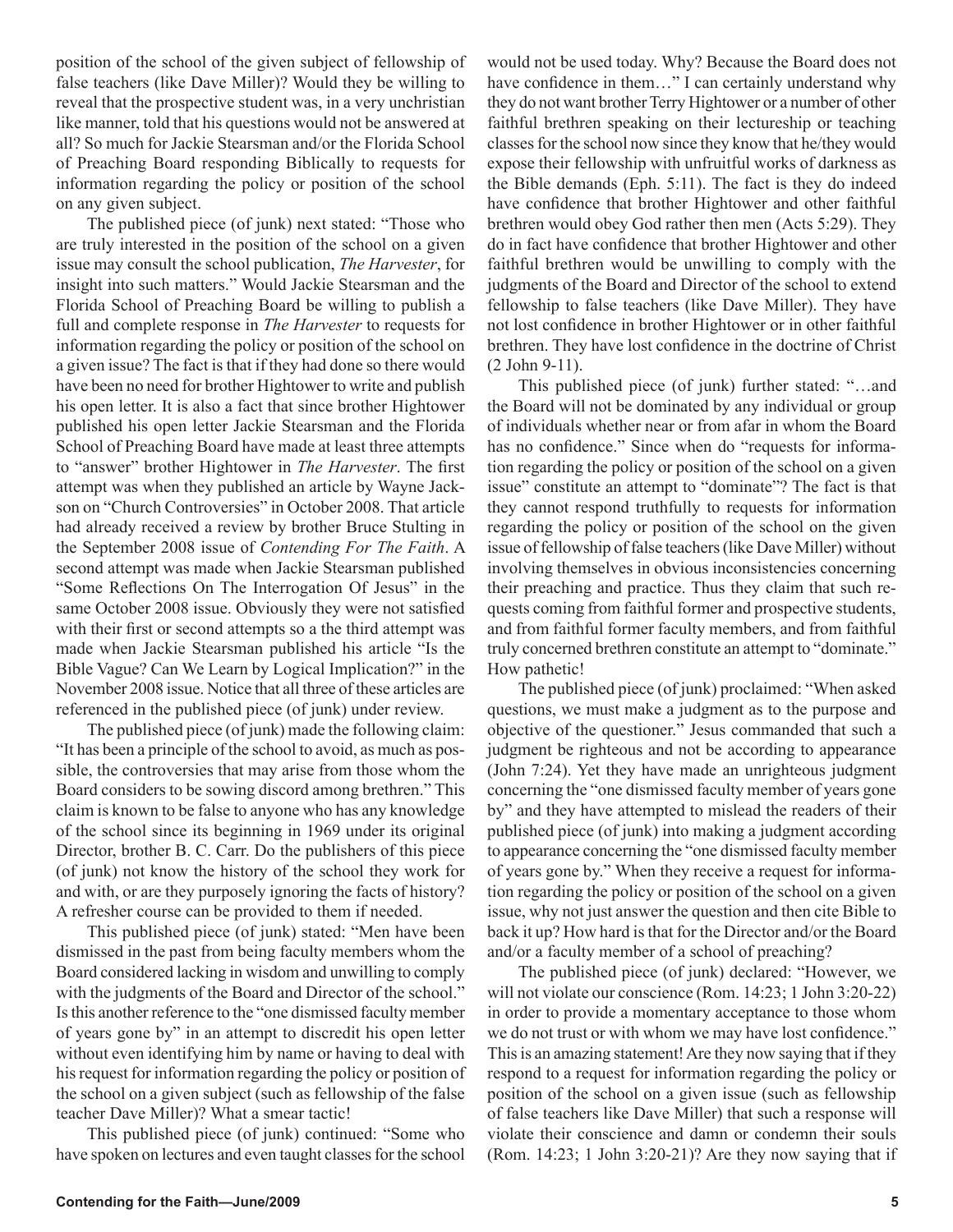they respond to a request for information regarding the policy or position of the school on a given subject (such as fellowship of false teachers like Dave Miller) that a refusal to respond is actually according to God's commandments and is actually pleasing to God (1 John 3:22)? If that is what they are now saying then they have departed from the faith, they have given heed to seducing spirits and doctrines of devils, they have started speaking lies in hypocrisy, and their conscience has been seared with a hot iron  $(1 \text{ Tim. } 4:1-2)$ .

The published piece (of junk) continued: "Therefore, when questions are ignored from the school administration or Board it should not be considered as cowardice, fearfulness, or ignorance." The questions of brother Hightower and others are obviously not being ignored. This is now the fourth time an attempt has been made to deal with them but not in the way that the Bible would demand. These men are not ignorant of what the Bible teaches. Their knowledge of what the Bible teaches is, in fact, the very reason they will not deal with the questions, as they should. But their actions do indicate cowardice and fearfulness.

The published piece (of junk) claimed: "Only one reason would keep the Board from responding to questions from any inquirer, 'The Board does not trust nor have confidence in the questioner'." What difference does it really make as to

whether the Board trusts the inquirer? What difference does it really make as to whether the Board has confidence in the person or persons making the request for information? Are Jackie Stearsman and the Florida School of Preaching Board claiming omniscience when it comes to making "a judgment as to the purpose and objective of the questioner"? The apostle Peter said: "But sanctify the Lord God in your hearts and be ready always to give an answer to every man that asketh you a reason of the hope that is in you with meekness and fear" (1 Pet. 3:15).

The published piece (of junk) concludes: "This is not a new policy, and it has characterized the school for forty years." This is not true! Their present policy is in fact a new policy. Their policy has not characterized the school for forty years. I know this from the following facts: I have been a student of the school; I am a graduate of the school; I am a former instructor for the school; I am a former director of an extension branch of the school; I am a former supporter of the school; I am a former speaker on the school lectureship program. I have been associated with the school since 1973 and thus go back to within just a few years of the schools beginning.

> **—2940Larkspur Ave Middleburg, FL 32068**

#### 

# *TO WHOM IT MAY CONCERN:*

*Occasionally the Florida School of Preaching receives requests for information regarding the policy or position of the school on a given issue. The questions may come to a faculty member or a member of the Board of Directors. One dismissed faculty member of years gone by addresses us through publications that we do not receive. However, others send it to us desiring that we see the great love and concern our former traveler has for us. Each year at the annual lectureship, time is spent studying topics and responding to written questions on those topics. Those who are truly interested in the position of the school on a given issue may consult the school publication, The Harvester, for insight into such matters. The Harvester is published monthly, and it may be viewed in its printed form or at www.fsop.net, where back issues may be retrieved and read.*

*It has been a principle of the school to avoid, as much as possible, the controversies that may arise from those whom the Board considers to be sowing discord among brethren. Men have been dismissed in the past from being faculty members whom the Board considered lacking in wisdom and unwilling to comply with the judgments of the Board and Director of the school. Some who have spoken on lectures and even taught classes for the school would not be used today. Why? Because the Board does not have confidence in them, and the Board will not be dominated by any individual or group of individuals whether near or from afar in whom the Board* 

*has no confidence. Again, principles that express this policy may be seen in published materials in our lectureships and from The Harvester items.*

*When asked questions, we must make a judgment as to the purpose and objective of the questioner. The Lord did not answer every question asked Him. (See The Harvester, October 2008.) He considered the source and answered accordingly. The Book of Proverbs abounds in admonitions to avoid becoming embroiled in the questions that service no good and in fact may cause harm. (See The Harvester, November 2008.) We realize this is a judgment matter, and our judgment may not be that of another. However, we will not violate our conscience (Rom. 14:23; 1 John 3:20-22) in order to provide a momentary acceptance to those whom we do not trust or with whom we may have lost confidence.*

*Therefore, when questions are ignored from the school administration or Board it should not be considered as cowardice, fearfulness, or ignorance. Only one reason would keep the Board from responding to questions from any inquirer, "The Board does not trust nor have confidence in the questioner." This is not a new policy, and it has characterized the school for forty years. It has governed the afternoon forums during the lectureships, and it will characterize questions posed to us either in person or in writing.* 

#### *—FSOP BOARD OF DIRECTORS*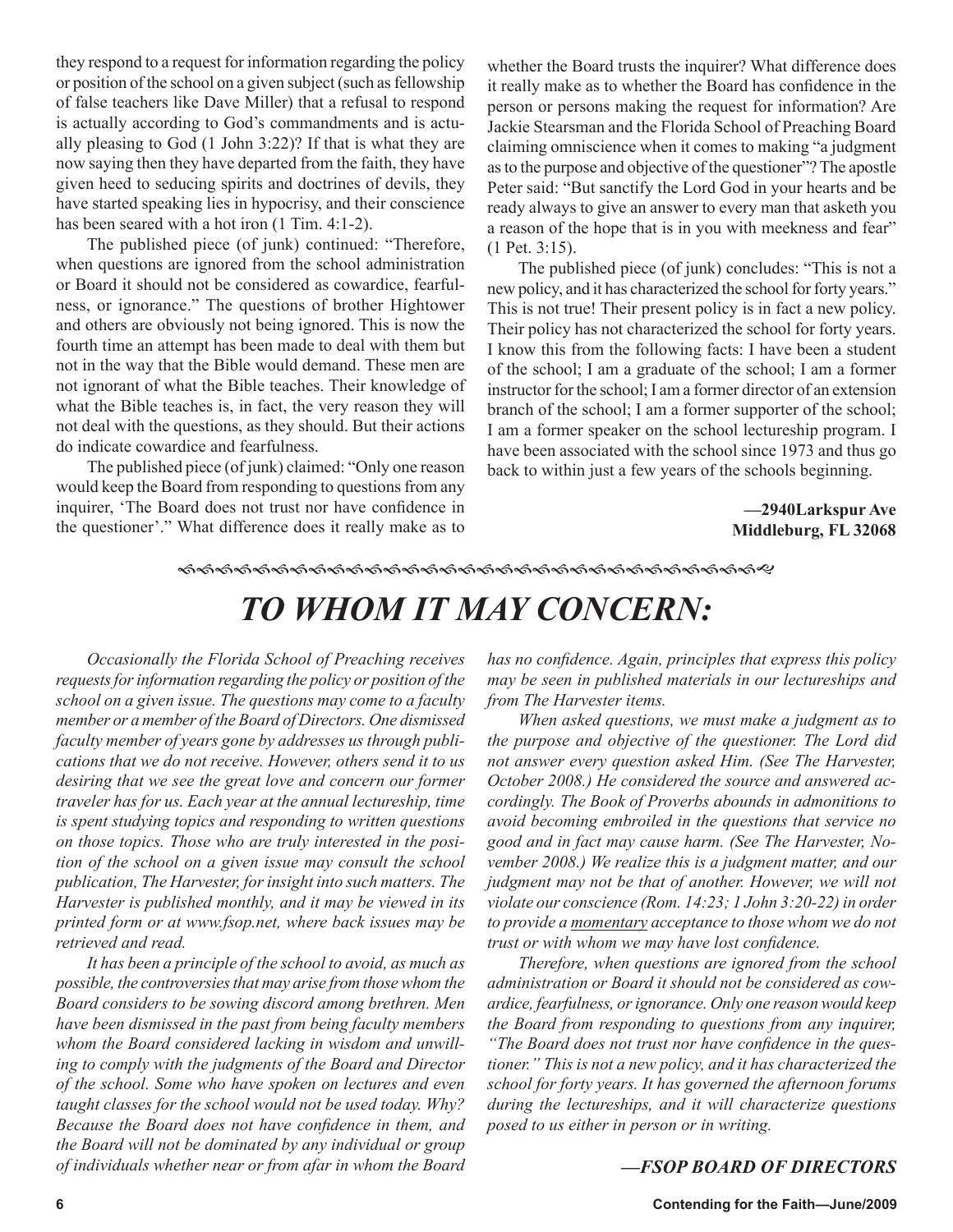# **A CLASSIC DEMONSTRATION OF** *AD HOMINEM*

#### **Terry M. Hightower**

A Florida School of Preaching article entitled "TO WHOM IT MAY CONCERN" was published in the April 2009 volume of *The Harvester*, a paper that I was entrusted to put out for about two years when I was a full-time instructor there. Though no personal name is attached, I must assume this article (included in full in this issue of *CFTF* at the bottom of page 6) was written by the Director on behalf of the Board of Directors, given the points made and its style of writing. It would have been much more admirable and courageous to have signed it, leaving no doubt as to its authorship, but I (and others) have found out of late that these two traits seem to be in short supply with some brethren who are part of (or aligned with) this school. Before reaching this point in its history, this institution has in the past done much good for the Lord's church. I have known and loved the majority of these brethren for many years and will always remember their fellowship and the great opportunities afforded to me as a part-time instructor for eight years and especially the privilege and honor which was mine to work with them full-time from 1984-1986. While there are some names of Board members which are new to me, I note with fondness the names of brethren Jackie Stearsman, Brian Kenyon, Gene Burgett, Ted Wheeler, Gordon Methvin, J.H. Blackman, George (Kenny) French, Robert McAnally, Bill Norton, and Phillip Lancaster. I have shed literal tears over this matter. Once again, this article is being written by me with the attitude set out in my open letter in *Defender* back in September of last year: **"So then am I become your enemy, by telling you the truth?"** (Gal. 4:16).

#### **Questions and Answers?**

The generic article begins by saying:

Occasionally the Florida School of Preaching receives requests for information regarding the policy or position of the school on a given issue. The questions may come to a faculty member or a member of the Board of Directors.

 Yes, and this is in accordance with the Biblical principle of sanctifying in your hearts Christ as Lord by **"being ready always to give answer to every man that asketh you a reason concerning the hope that is in you, yet with meekness and fear"** (1 Pet. 3:15). Thus, the Bible does not uphold "stonewalling" (i.e. behaving in an obstructive, uncooperative manner, as by refusing to answer when questioned). But strangely, in e-mails written by myself and others (who also had earlier close connections with FSOP) wherein we simply asked for information regarding the policy or position of the school in regard to the Director of Apologetics Press in Montgomery, Alabama—namely, brother Dave Miller—instead of being given answers, we were met for the most part with silence. No matter how hard we tried, we were unable to get answers to three simple questions concerning where FSOP stood with regard to the given issues of: (1) elder re-evaluation and reaffirmation, (2) the Biblical doctrine of intent as it applied to MDR, and (3) if one's support, defense, and fellowship of Mac Deaver in his teaching of a Direct Operation of the Spirit upon the heart of a saint constituted grounds for disfellowship.

All of these related centrally, of course, to Dave Miller. I did receive from bro. Jackie a forwarded statement written by bro. Miller which I had already seen and studied and knew to be not only inadequate, but actually contradictory to his previous verbalizations and practice in regard to Eldership R  $&R$  (as it has come to be called). [It is not merely a theoretical doctrine, but a damnable one which has caused Biblical elders to be "voted out" of congregations wherein they once served]. Provision was made of the contrary evidence and proof to Jackie and others employed by FSOP. The mystery is how and why previously right thinking FSOP brethren are determined to "stay with" bro. Miller in his false positions, especially my friends Jackie, Gene, and Brian! I have even made the offer that two or three of us would be willing to fly to Lakeland at our own expense to go over the facts of the matter—with or without Dave Miller's presence. Documentation has been provided in the form of a CD [see the free offer of this elsewhere in this issue—Editor] directly to the South Florida eldership which owns the building where the school meets, including a letter from the founding Director of FSOP in which the late bro. Carr agrees with us that Dave Miller is in error!

#### **What's Going On Here?**

Could it just be, folks, that the reason the FSOP Board refuses to answer my three simple questions asked of them in my open letter (appearing in *Defender* of September, 2008) is because either the school: (1) upholds false doctrine in regard to the three issues addressed and is in agreement with Miller, or  $(2)$  knows that while they are in disagreement with Miller with regard to these same issues—they are involved in a contradictory practical application of fellowshipping him and his sympathizers in spite of such disagreement? [Who can imagine B.C. Carr by word or practice declaring that Eldership R & R, MDR as to intent to marry, and the teaching of a Direct Operation of the Spirit as being NON-Heaven/Hell issues?]. Unless certain folks also repented of their error, I recognize that the school's relationship with several well-known brethren would be forced to change—namely, FSOP's relationship with every brother who signed the infamous Letter of Support for Apologetics Press. Since 2005 I have almost been forced to conclude that Jesus was not the only one **"who did no sin"** (1 Pet. 2:22), but that this number also includes such "untouchable" signees as Tom Holland, Winford Claiborne,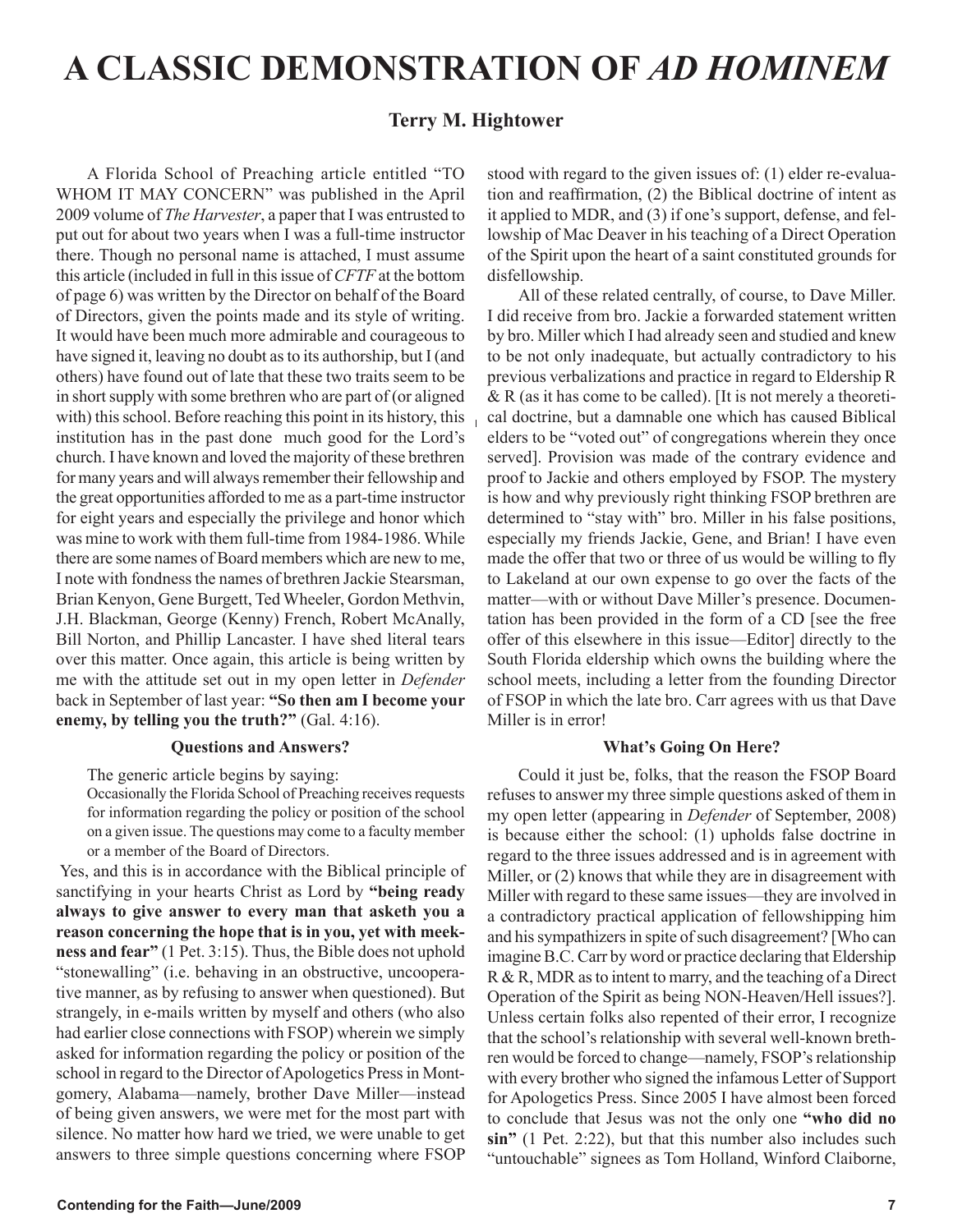Earl Edwards, William Woodson, and Jody Apple. Though the Board seems to have no real problem cutting me off (or anyone who dares question their positions), one wonders just what it would take, or if it is even in the realm of possibility, for them to censure ANY of these brethren (who have never been on the faculty and thus lack the emotional ties and background with the school that some of us possess). I realize also that the school's relationship would be required to courageously change toward former graduates like Ryan Roark, who has chosen to have Dave Miller speak at his lectureship with bro. Jackie Stearsman for the past two years, and which in 2008 included Jackie's son—FSOP graduate David Stearsman—who works with Jody Apple in Pennsylvania.

#### **Ad Hominem?**

Common to all arguments that commit Fallacies of Relevance is that they are logically irrelevant to their conclusion. The phrase *argumentum ad hominem* translates literally as "arguments directed to the man." "To the man" referring to the speaker or writer, instead of being directed to the point at issue. Its structure takes the form "P is false." "Why is P false?" "Because he who asserts P is a certain kind of person." In its Abusive form, the second person responds to the first person's argument by verbally abusing that person. In a classic demonstration of this, the author of said article in The Harvester wrote:

One dismissed faculty member of years gone by addresses us through publications that we do not receive. However, others send it to us desiring that we see the great love and concern our former traveler has for us….Men have been dismissed in the past from being faculty members whom the Board considered lacking in wisdom and unwilling to comply with the judgments of the Board and Director of the school.

[If these good brethren will treat me in such fashion, I would certainly hate to be one asking questions as an outsider!].

One will notice that certain "negative facts" are left out of this pejorative presentation. First, given the fact that numerous previous attempts to receive "information regarding the policy or position of the school on a given issue" by means of the Director, Co-Director, and the Director of Public Relations involved the "sounds of silence," just about the only avenue left for me or others (e.g., Dave Watson and Gene Hill) to pursue was by an Open Letter. As I remember it, a *Defender (*and *CFTF, Editor)* bundle used to come to the school to be distributed to students, but now I suppose a lot of "screening" must go on in materials made available to them. Second, the fact of the school and South Florida Avenue church USING me during the many years since my "dismissal" is conveniently ignored. Reference was perhaps made to my "motormouth," but not once in being introduced at the FSOP lectureship was I ever referred to as a "dismissed faculty member of years gone by." Third, the fact of MY using brethren Jackie and Gene with their full fellowship during those same years as lectureship writers and speakers is also overlooked. One thing for sure, I deny being dismissed for being unwilling to comply with the Board and Director of the school, a fact that anyone who was then involved already knows. I did lack the wisdom to see that by upholding my own view of the indwelling of the Spirit when challenged and refuting differing views would lead to my dismissal.

Ad hominem (abusive) occurs whenever a person has given up attempting to persuade a person or an audience as to the logical or Biblical reasonableness of a position and is now resorting to mere personal attacks (cf. John 8:41; 9:34). As one logician says:

A person who can only make their case by attacking others probably doesn't have much of a case to begin with. Something objectionable is identified [and in this case resurrected from the burial vault of time!—tmh] about a person and the arguer then goes on to conclude that, just because of this objectionable fact, what they say about a particular topic should be ignored. Instead of showing where a person has made an error in any of his statements, the 'argument' simply attacks them for who they are, and claims dismissal of anything said without even considering it. But this objectionable fact is not related to the subject at hand.

It is a subtle attempt to undermine the person viewed as the attacker. Abusive ad hominem attempts to make someone appear suspicious, ridiculous, or just inconsistent, whereby people will start focusing on that rather than anything else. Thus, the argument is based on the failings of the adversary rather than on the merits of the case, and is committed when one engages in a personal attack as a means of ignoring, discrediting, or blunting the force of another's argumentation. Jackie, I know that you, Gene, and Brian know exactly what abusive ad hominem involves!

Did the reader see the shameful, subtle attack upon motives inherent in the facetious statement about other brethren who sent *Defender* "to us desiring that we see the great love and concern our former traveler has for us"? Also, notice this statement: "Those who are truly interested in the position of the school on a given issue may consult the school publication, *The Harvester*, for insight into such matters (emphasis mine—tmh)" The Bible teaches that only God can look upon and absolutely know the motives of the human heart (1 Sam. 16:7; John 2:24-25). How does the author or anyone else on the Board know that I do not have a great love and concern for FSOP, or if I am "truly interested in the position of the school"?

If to question or to criticize the school is a betrayal of



Spring, Texas 77383–2357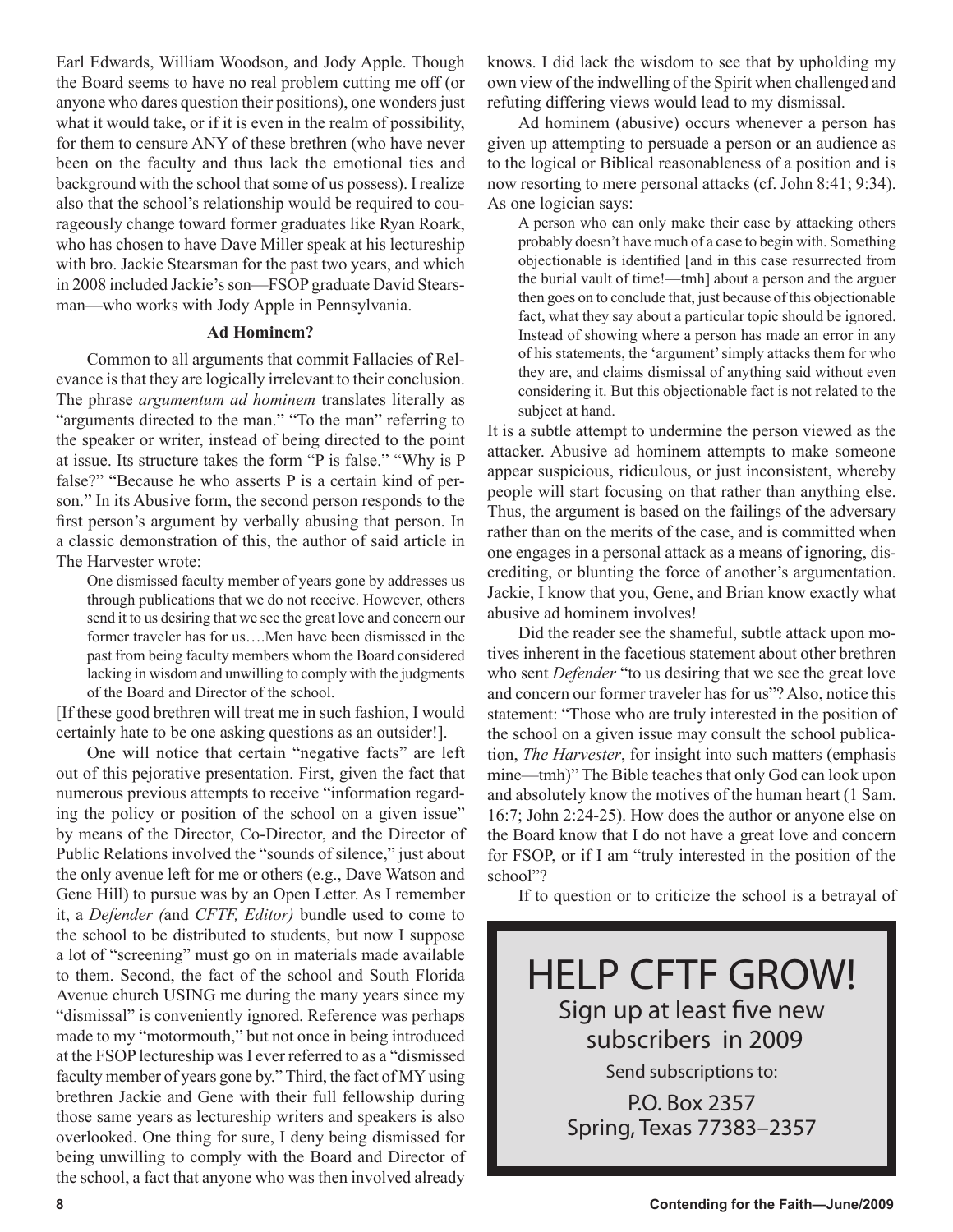love and concern, even when it involves telling the faculty and Board the truth, please explain to me the principle of the watchman's warning of Ezekiel 33:7-9. Fact is, if I am right about Apologetics Press and Dave Miller, then I am among the best friends FSOP has! One gets used to rank liberal brethren using similar abusive tactics and motive judgments, but he does not expect it from one's longtime friends who have always desired Bible authority for what they preach and practice. So far as I know, the motives of the Board derive from their love and concern for the school, just as do mine. So let us get on to the Bible and the facts wherein we differ, and dispense with "couching the contender" by means of abusive ad hominem statements. I HAVE consulted *The Harvester*, but failed to find information there which set out the position of the school on either Eldership R  $&$  R or marriage intent as related to MDR. I did find one article by the Director opposing a Direct Operation of the Spirit as error, but this flies in the face of the school's practice of presently koshering Dave Miller, who says that since brethren have differed on this issue, it, therefore, should NOT be made a test of fellowship.

#### **Sowing Discord Among Brethren?**

The FSOP article continued by saying that "It has been a principle of the school to avoid, as much as possible, the controversies that may arise from those whom the Board considers to be sowing discord among brethren." I have noticed over the years that when one demonstrates their error, rank liberals are quick to use the old "you're sowing discord" mantra of Proverbs 6:19. Some on the Board will no doubt remember that Milo Hadwin did exactly that when B.C. Carr, James Huggins and I proved publicly his (and his brother's) doctrine to be false in a face-to-face confrontation. The school could never be rightfully accused of "witch-hunting," but when error reared its ugly head—be it Crossroadism/Bostonism, the Soul-Winning Workshop in Orlando, or other damnable falsehoods, FSOP stood tall in its opposition to such. I only hope the Board recognizes as do I about myself, that its consideration and declaration that a brother is sowing discord WITH NO EVIDENCE OR PROOF amounts to nothing more than an empty Vatican papal bull and is in fact a form of bearing false witness (Luke 18:20). The true principle for which FSOP has stood is that all division is not wrong, and that some division is demanded by the Bible (Rom. 16:17-18; Eph. 5:11). Without evidence, this whole approach amounts to nothing more than another exercise in an additional use of a Fallacy of Relevance in which the Board misuses its God-derived position by An Appeal to Authority which takes this form: "Source A says that P; Source A is authoritative; Therefore, P is true." ACU did much the same with its in-house investigation of a brother who accused them (rightfully as it turned out) of teaching evolution and they also resorted to an ad hominem attack on their accuser. Presentation of Scripture coupled with the facts would be much better, then and now.

#### **When Does FSOP Lose Confidence?**

The article then goes on to affirm that some who have spoken and even taught classes for the school would not be used today because the Board does not have confidence in them. But when did the Board lose confidence in this evil old "dismissed faculty member"? Jackie, was it when you asked me to write chapters and speak at the annual lectureship? Was it when you asked me to write a front-page *Harvester* article as a tribute to the passing of Thomas B. Warren in 2000? Was it when before I left Florida in 2004 you asked me about my willingness to preach your funeral? Gene, was it when I was asked to recommend logic books and materials for your classes? Was confidence lost when I repeatedly invited both of you to write and speak on lectureships which I directed? Brian, was it when you wrote in February of 2004:

Greetings my brother! Thank you very much for "filling in" while I was gone. The students thoroughly enjoyed the classes (and were amazed that you quit on time!). You are a blessing for us to have nearby. I will be singing the blues if and when you go back to the Lone Star State….Again, I appreciate and love you, brother!?

I might ask Ted Wheeler at what point he lost confidence in me—was it sometime AFTER I sent boxes of free lectureship books to you for distribution in Ghana? Speaking of these books, perhaps someone needs to remove from the school website's "Textbooks and Materials" pages the listing of my two volumes on Rightly Dividing the Word lest anyone might get confused in this matter of your confidence in me.

It is surely a shameful thing to allege with regard to myself, David Watson, or Gene Hill that "When asked questions, we must make a judgment as to the purpose and objective of the questioner. The Lord did not answer every question asked Him…He considered the source and answered accordingly", as if we were prevaricators and longtime opposers—even haters of the school. I have found that from merely asking some simple doctrinally-oriented questions of the powers that be, one can morph from being a "blessing" into an ogre. It is at least possible that some questions are not answered, not because said questioner is serving no good and in fact may be causing harm, but because the questions cannot be answered without contradicting one's practice (Mat. 21:24- 25; Luke 11:19). It seems that you had complete confidence in me up until the point that I asked serious questions about Dave Miller.

#### **Reversal of Blame**

What is happening here is not unlike the Old Testament cases of Potiphar's wife and that of King Ahab. You will remember that the good captain's wife explained to the men

**THE 2008 BOUND VOLUMES OF CFTF ARE HERE. WRITE, PHONE OR E-MAIL US TO-DAY FOR YOUR COPY. WHY NOT ORDER AN EXTRA COPY FOR A FRIEND**?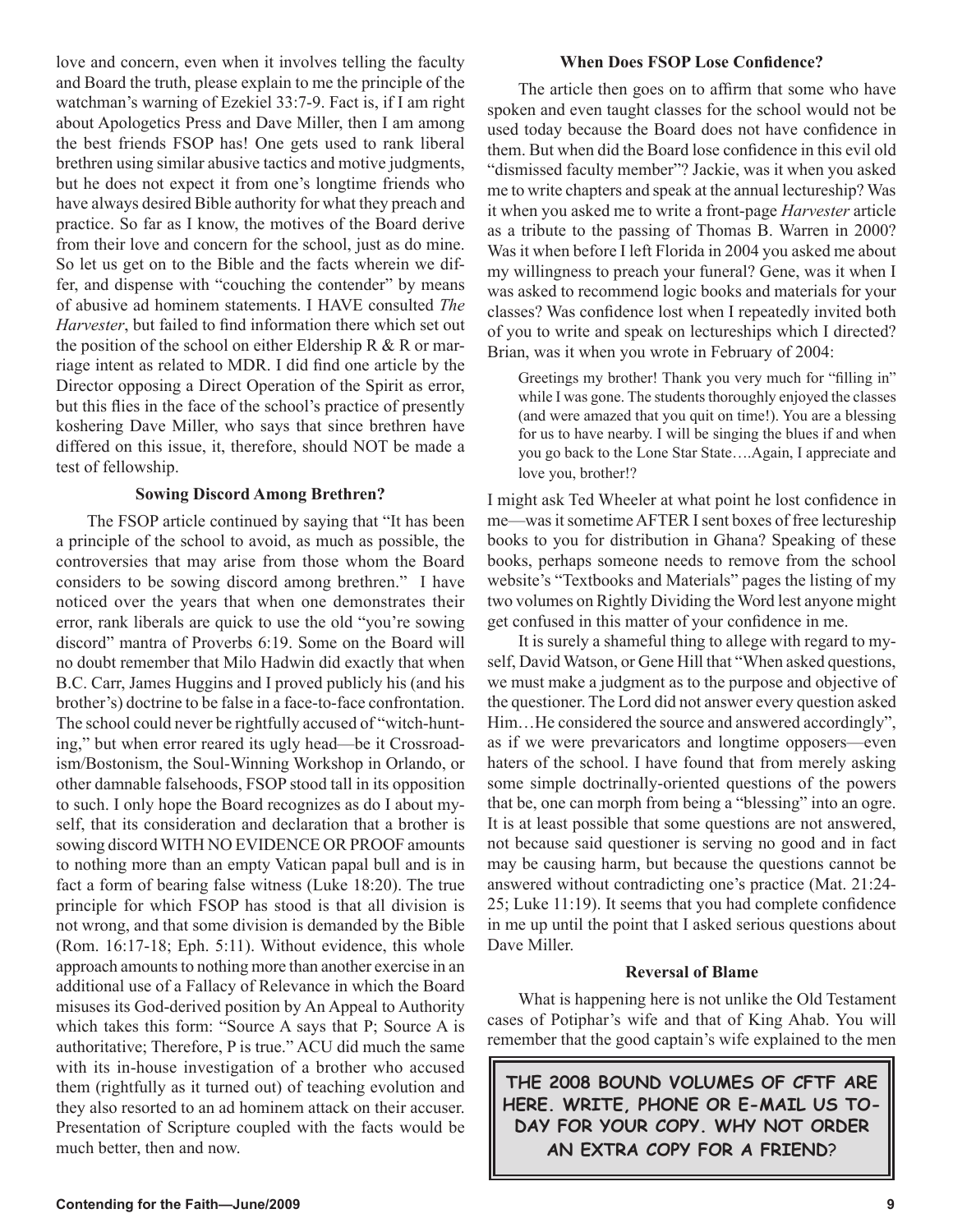of the house what had transpired between Joseph and herself in exactly the reverse of how it really happened (Gen. 39:14- 16). Joseph was to be blamed, not her! Similarly, Ahab tells Elijah: "Is that you, O troubler of Israel?" (1 Kings 18:17) to which Elijah rightfully responds by answering: "I have not troubled Israel, but you and your father's house have, in that you have forsaken the commandments of the Lord and have followed the Baals" (18:18). Instead of using FSOP's evasive tactics (i.e., excuses), at a later put-up-or-shut-up meeting between himself and the false prophets followed by Ahab, Elijah PROVED who was the actual troubler of Israel. To merely repeat phrases such as "whom the Board considers…the judgments of the Board…the Board does not have confidence in them…those whom we do not trust or with whom we have lost confidence" is not only to set up the Board as if it is the final arbiter of truth but to invert reality as to whose confidence has rightfully been shaken. The question for those who know the Bible and can see the practice of the school is whether sound brethren can or ought to still have confidence in FSOP! Jackie, I can just imagine your response if Chuck Lucas and the Crossroads elders had responded to your written materials as you have done above! Just substitute "Chuck and the elders" in place of "the Board" above in order to see your error. It is true that the Board runs the school, not me, just as it is true that elders run the church. But we best remember that God is going to judge both the Board and elders by Christ's Word (John 12:48).

#### **Is It Really "Much Ado About Nothing"?**

Perhaps the most upsetting statement in this entire article is: "We realize this is a judgment matter, and our judgment may not be that of another." Do we have in this statement the Board's real answer to the three questions asked of them? I flatly deny that Eldership R and R or either of the other two issues questioned are to Biblically end up as mere matters of judgment! I am certain many others in our brotherhood will agree with this assessment and until and unless this situation is cleared up by you, no attempted transfer of blame over onto myself (or Dave Watson or Gene Hill) will alleviate the troubled spot into which you have placed yourselves. Are you brethren so weak as to say and really mean it, that "the Board will not be dominated by any individual or group of individuals whether near or from afar?" Can three easily answered Biblical questions "dominate" you? Buck up and face the real issue like men, instead of attempting a cheap campaign of character assassination. When you do this, I have great hope of a reconciliation based upon truth. Despite my differences with you, I will always love you for what you have meant to and done for me.

> **—P.O. Box 244 Vega TX 79092**.

#### <u> ଜାଙ୍କରାଜାତା ଅବସ୍ଥାନ ସେ ଅବସ୍ଥାନ ସେ ଅବସ୍ଥାନ ସେ ଅବସ୍ଥାନ ସେ ଅବସ୍ଥାନ ସେ ଅବସ୍ଥାନ ସେ ସେ ସେ ସେ ସେ ସେ ସେ ସେ ସେ ସେ ସେ ସ</u>

# **THE SIN OF BEING NEUTRAL**

#### **B. C. Carr (deceased)**

If there was ever a time for men to be taking a stand for Truth and right, it is now. The church is facing troublesome times in its battle against sin in the face of a new liberalism and softness toward doctrinal error. We see efforts of brethren on every side trying to take a neutral stand. They think they can win the struggle for right by failing to take a stand. Evidently, they feel that by being quiet the devil will go away. Not so.

Recently, in a forum discussion, I received a question, supposedly from an elder, wanting to know if elders should occupy a neutral position on such things as which version and the marriage and divorce dilemma. This shows the soft thinking of those who are trying to walk on both sides of the fence concerning truth and error. I believe this to be sinful. It is time for those who want to be on the Lord's side to take a stand for Truth. Read Exodus 33:26.

#### **THE SIN OF BALAAM**

You will recall that the prophet Balaam tried to be neutral, but failed. Balak wanted him to place a curse against God's people. Balaam knew, and confessed, that he must speak that which the Lord put in his mouth (Numbers 23:12). At the same time, he seemingly wanted to please Balak. Balak's doctrine is stated in Numbers 23:25, "And Balak said to Balaam, neither curse them at all, nor bless them at all."

Strange as it may seem, this is the philosophy espoused by many preachers and church members today. They want to straddle the fence or walk on top of it so as to appease all parties. This cannot be done. We are either for the Lord or against Him (Matthew 12:30).

Let it be understood, we are not talking about personal disputes where there is the possibility of both parties being in the wrong. Instead, we are thinking of doctrinal matters. For instance, one preacher said that he is not a premillenialist, but neither was he "anti-premillenial." Another has said, he was not advocating instrumental music, but that he was not "anti-instrumental music." There are many who would disclaim false doctrine in their own preaching, but they will embrace those in fellowship who teach and preach false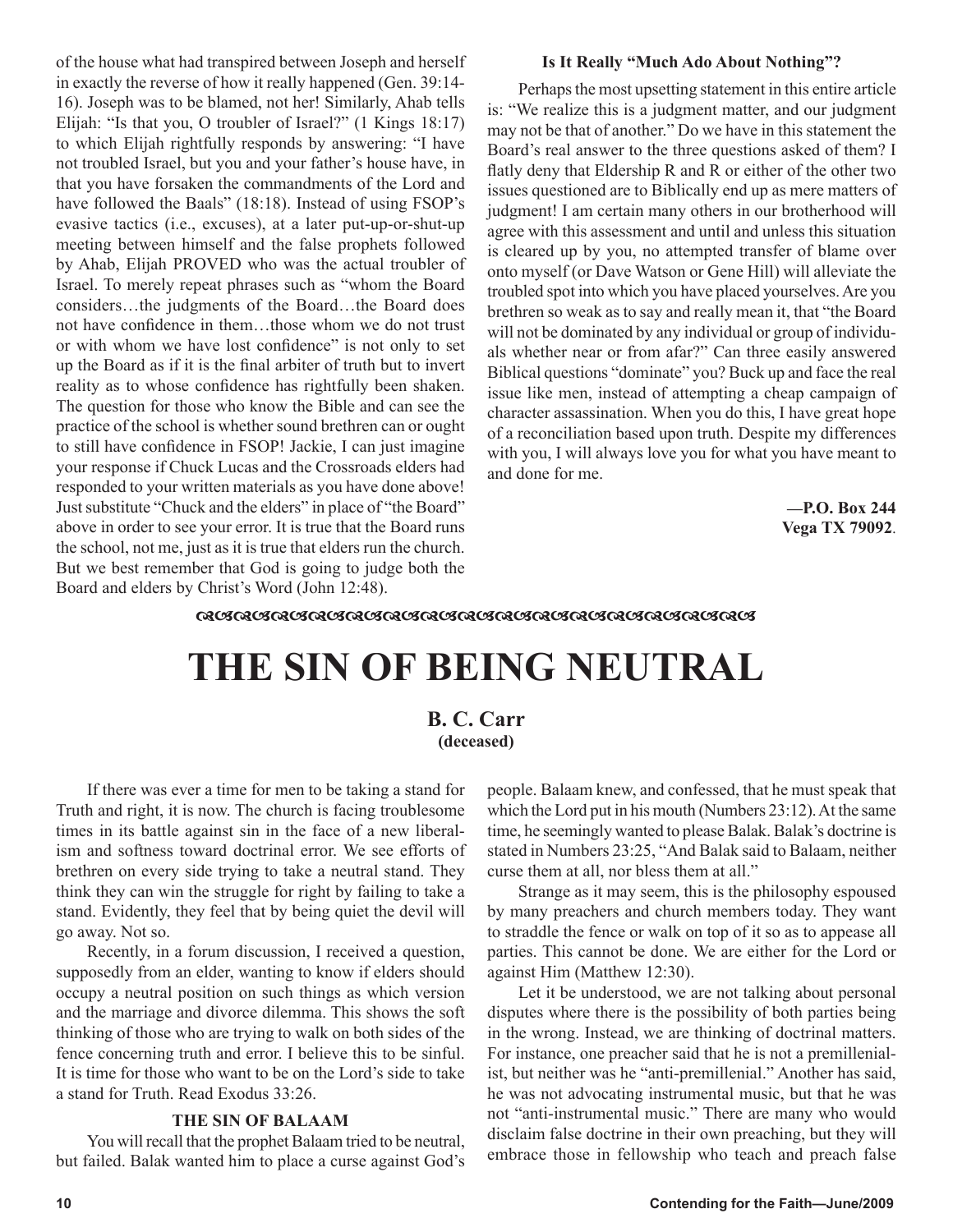doctrines. Brethren, let us get off the fence.

#### **THE SIN OF PILATE**

When Jesus was brought before Pilate, this Roman governor knew that our Lord had done nothing worthy of death. He knew that for envy the Jews had delivered Him, but the mob cried, "Let him be crucified." In an attempt to appear neutral (and perhaps to soothe a guilty conscience), Pilate took water and washed his hands before the multitude, saying, "I am innocent of the blood of this just person."

Brother, tell me, was Pilate really innocent? We have for a long time accused this man of being guilty of moral cowardice. This was one of the sins that crucified Jesus. When we allow the Word of God to be trampled underfoot today and show contempt for the blood of the covenant are we any less guilty? It's time for us to get off the fence and take a stand for Truth.

#### **THE SIN OF MEROZ**

In Judges 5:23, we read, "**Curse ye Meroz, said the angel of the Lord, curse ye bitterly the inhabitants thereof;**  **because they came not to the help of the Lord, to help the Lord against the mighty.**" God's people were in a battle for their lives. God was mightily concerned, but where was the house of Meroz? They were still abiding in their sheepfolds. They were content to remain idle and let others do the fighting, but God was displeased. He ordered a curse be placed against them.

 What was their sin? The same as many of our brethren today. They wanted to remain neutral. They wanted others to do their fighting.

 There are those even now who will not join in the battle against error in the church. They look upon themselves as lovers of peace. They even become critical of those who are known as "fighters" or "brotherhood watchdogs." Some of these are trying to do a balancing act on the fence of neutrality. If the truth prevails on some issue and error is exposed to the point that it is unpopular, they will fall off on the side of the majority and proudly claim, "We have won the victory"—yes, and "we killed a bear, but papa shot it."

**—***The late director of The Florida School of Preaching.* 

## **A WARNING TO ALL!**

#### **Roelf L. Ruffner**

**"Have no fellowship with the unfruitful works of darkness, but rather reprove them. For it is a shame even to speak of those things which are done of them in secret"** (Eph. 5:11-12).

The apostle Paul was dealing with any human activity which involves shameful or sinful conduct. In our age it certainly applies to the homosexual lifestyle. For almost forty years the homosexual agenda has been to gain full acceptance of their sexual perversion by society. Using their sympathizers in the media and politics they have surmounted the many barriers of decency which American society once had in place. The homosexual "community" is now a force to be reckoned with in our nation. They have vast amounts of money and influence at their command.

One of the main goals in their political agenda is to have themselves legally listed as a "minority" along with racial and ethnic groups. They would then use this designation to have all resistance to their activities listed as a "hate crime" and so prosecute and silence their opponents. This is already underway in Canada, Australia and Western Europe where critics of this filthy lifestyle are heavily fined and even imprisoned by "Human Rights Commissions." It is about to happen in the United States of America UNLESS we, the people, speak up.

A few weeks ago the majority political party in the U.S. House of Representatives used its muscle to ram through a monstrosity called the "Local Law Enforcement Hate Crimes Act." It would punish anyone (including preachers of the Gospel) who spoke out against homosexual behavior or any of the other 30 acts of sexual deviancy listed. If, for example, someone heard me preach (or read an article of mine) against these sins, then went out and committed a violent crime against someone because of their supposed "sexual orientation," I could be fined, imprisoned or both. Brethren, this is the reality we face!

 I thank God our Founding Fathers saw fit to slow the legislative process by having two houses of government which a bill must pass through before going to the President's desk. Presently this bill has been introduced in the United States Senate under the name of "The Matthew Shepherd's Hate Crimes Act" or S.909. Our President has already said that he is ready to sign this bill into law if it reaches his desk.

 As a preacher of the Gospel I humbly request that each of you do the following:

1. Pray that this bill be defeated and pray for our nation and its leaders.

- 2. E-mail your Senators at www.senate.gov.
- 3. Encourage everyone you know to do the same.

**"Righteousness exalteth a nation: but sin is a reproach to any people"** (Prov.14:34).

**"Then Peter and the other apostles answered and said, We ought to obey God rather than men"** (Acts 5:29).

**"Even as Sodom and Gomorrah, and the cities about them in like manner, giving themselves over to fornication, and going after strange flesh, are set for an example, suffering the vengeance of eternal fire"** (Jude 7).

> **—421 East Eighth Street Cheyenne, Wyoming 82007**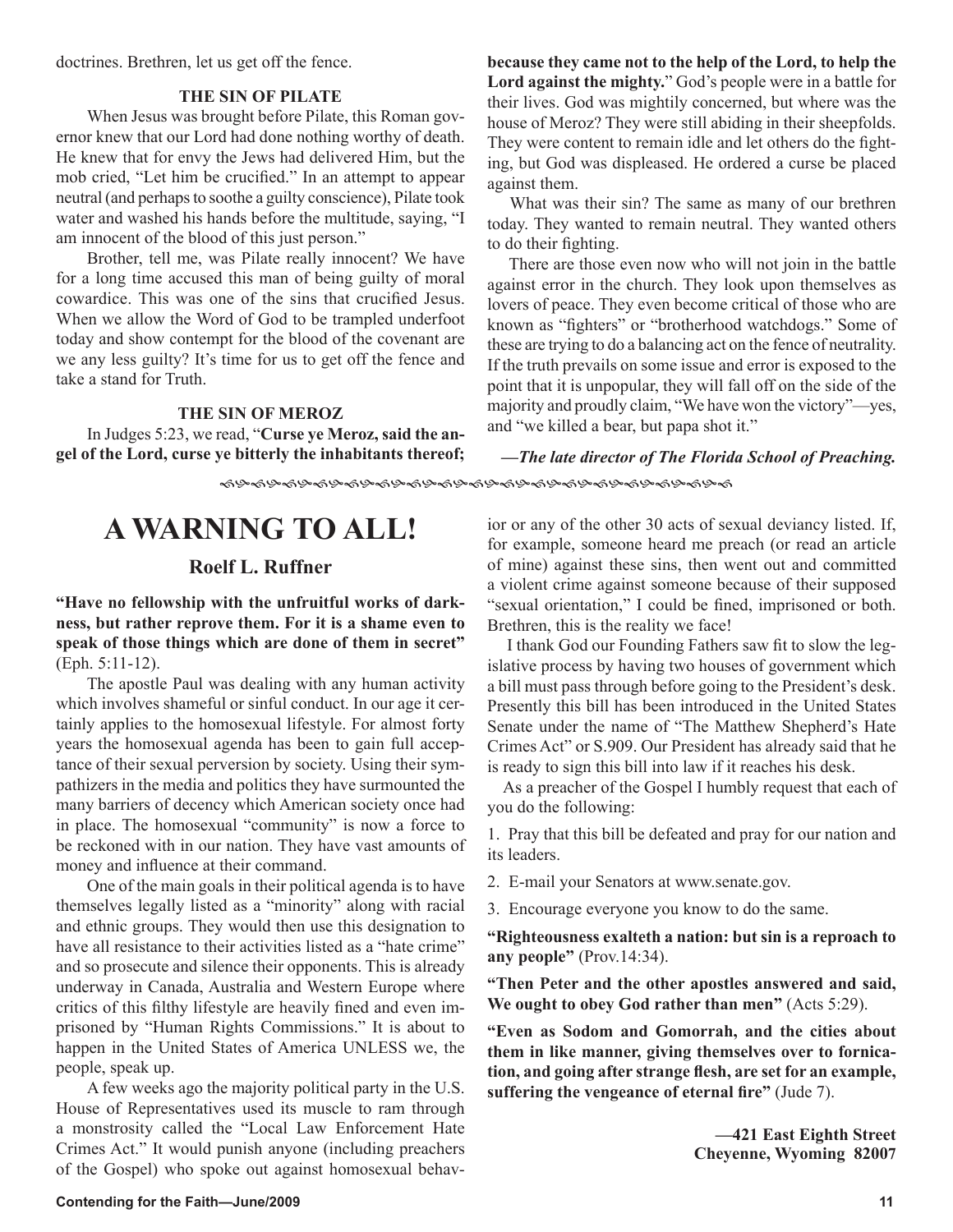# **SECULARISM—AN IMPORTANT DEFINITION**

#### **Jed Babbin**

"Secularism is a euphemism for a set of beliefs that are the antithesis of faith. Boiled down to its basic elements, secularism is man's subordination of morality to his own earthly judgments, scientific and otherwise. ...[T]he secularist catechism holds that truth is subjective, relative or contextual; because it demands that rationality can solve moral and ontological questions about man's nature, that discrimination is the greatest of all evils and that patriotism is the only social disease that isn't sexually-transmitted. ... Obama's thesis ... is that our moral code can exist in the absence of a religious foundation. ...[S]ecularism – and its cousin, multiculturalism – are the primary causes of the weakening of western society at a most dangerous time in history. The weakness results ... because secularism turns the bedrock of western society – the moral code derived from Judeo-Christian faith – into sand. By divorcing our societies from faith, we render every man's morality equal to every other's, and thus make them all valueless. When President Obama says we are a nation bound by ideals and values, he postulates an impossibility: where do those secular ideals and values come from if – as liberal dogma requires – every man makes up his own?" (From "Secularism vs. Civitas" in *Human Events*, 5/13/2009, http://www.humanevents.com/article. php?id=31827)

[Mr. Babbin is the editor of *Human Events* and HumanEvents. com. **E-mail: jbabbin@eaglepub.com**.]

## **"RELATIONSHIP; NOT RELIGION" (?)**

#### **Brad Green**

While driving past a denomination's lit message sign I recently read the following, "Relationship; Not Religion." Many different versions of this sentiment exist, but all attempts convey the same idea. The concept being promoted by the denominations that post this message is that religion, or your beliefs, faith, and practice, are not what's important here; what's important to us is personal relationships (i.e., social networking and interaction). This "doctrine" is one espoused by many in the religious world in order to "fill the pews" and increase the number in attendance on Sunday mornings. The message, "Relationship; Not Religion," informs would-be visitors that they will not be "harassed" by anyone to conform to a single standard, that God says is the New Testament (John 12:48). Neither will they be asked any questions about their spiritual relationship with God. They will only be comforted and welcomed without any regard to their religious beliefs and practices.

No one attending our services has been or ever will be harassed or badgered, but we do humbly and unapologetically teach that Jesus is **"the way, the truth, and the life"** and no man can come to the Father without being obedient to Him (John 14:6, emphasis B.G.). The "Relationship; Not Religion" is, in and of itself, a religion that allows a congregation to accept gladly into fellowship anyone, including those who are living in adultery, those who have been Scripturally withdrawn from, and those who teach and practice things that are not in harmony with God's Word. If this sounds eerily familiar, sadly, it is because some one-time faithful churches of Christ are now practicing this doctrine that is heavily publicized by the denominations. The denominational mind-set is that adherence to God's Law is unnessary and too burdensome (cf. Mat. 11:28-30) and should be replaced with the more palatable "do what you want as long as you don't tell me I'm wrong" philosophy and "just enjoy the development of personal relationships and friendships while you are here."

A saved relationship with the Lord is extremely important in God's plan, but not divorced from the teaching and practice of the Truth (John 17:17). Our first priority must be to have a right relationship with God. The Bible teaches that one "gets right with God" when he obeys the Gospel – hearing the Word (Rom. 10:17), believing it (Heb. 11:6), repenting of one's sins (Luke 13:3), confessing one's faith that Christ is God's Son (Rom. 10:9-10), and being baptized for the remission of sins (Mark 16:16). This is God's plan that all must believe and obey in order to be saved and thereby reconciled to Him (cf. 2 Cor. 5:18-19). The Bible also teaches that one stays "right with God" by remaining faithful to the commands and teachings of the New Testament pertaining to living the Christian life (1 John 1:6-10; Rev. 2:10). All individuals who obey the Gospel are added by God to the church of Christ (Acts 2:47) and are all in fellowship with one another because of their obedience to God (1 John 1:7) and because **"all speak the same thing,"** there are no divisions in matters of RELIGION (beliefs and practice) and all are "perfectly joined together in the same mind and in the same judgment" (1 Cor. 1:10). This is God's plan for relationships and religion. The denominational doctrine, "Relationship; Not Religion," is foreign to God and is another tool of the Devil to separate men from the soul-saving Truth of God's Word (Rom. 1:16).

> **—P O Box 22441 Knoxville, TN 37933**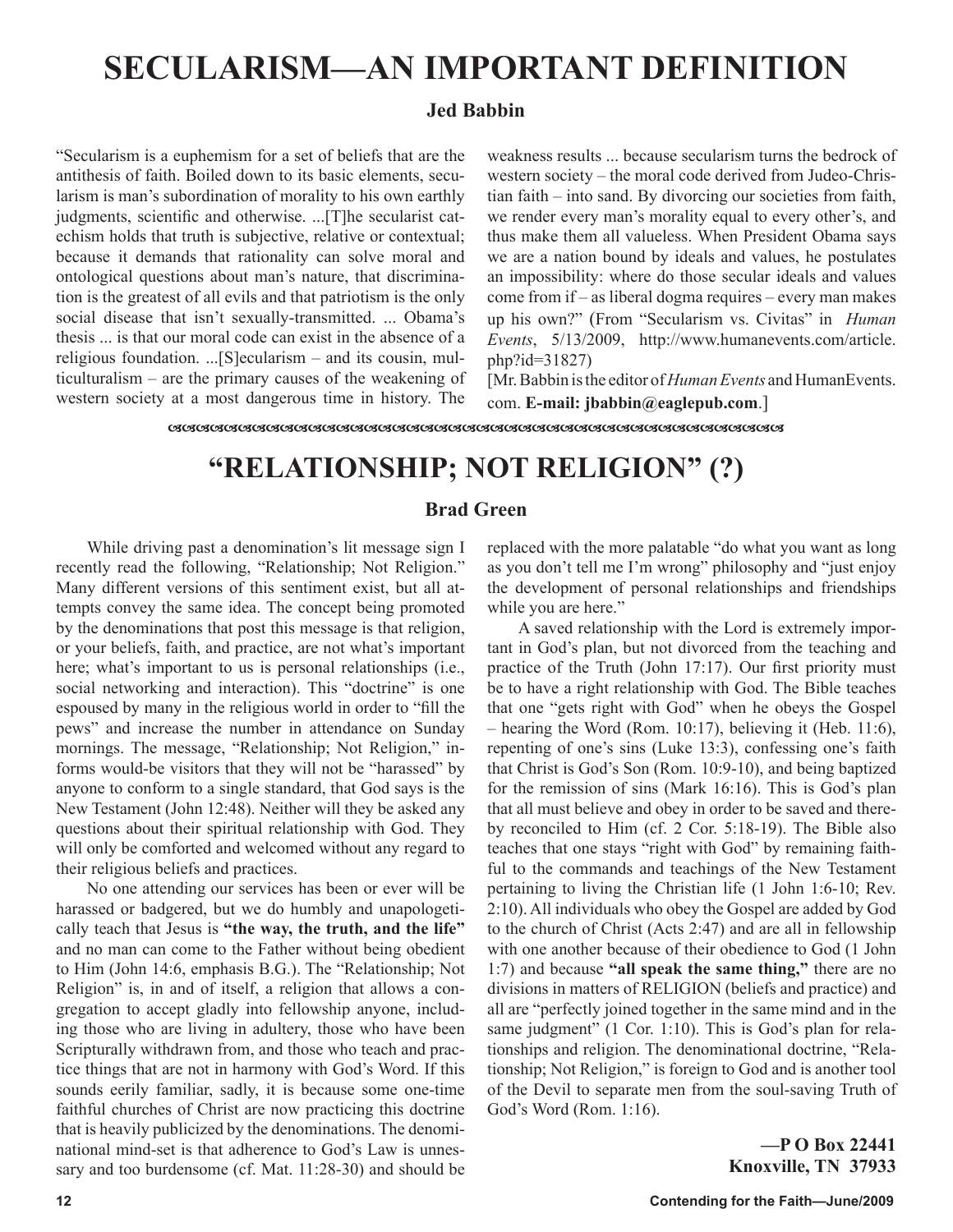"...a bishop must be blameless, as the steward of God ... (Titus 1:7)

# *"...the saints in Christ Jesus ... with the bishops and deacons" — Phil. 1:1* **ELDERS: Who Are These Men?** *Elders and Deacons (6)*

The lament, so often heard, is that "*the preacher is doing the elders' work, the elders* are *doing the deacons' work, and the deacons have nothing to do!"* It is obvious that could not be said of the condition of the church in every place, but it is clearly true that it can be said of the church in some places - and it is a shame! If God has provided for all of these functions within the Kingdom, then there is work for all to do. If the above criticism is true, then the greater fault does not rest with the deacons, but with the elders! We hope, in this part of our study, to state some things and make some suggestions that can be of aid to those places where the parties wish to do better.

#### **Deacons Are Servants: Specially Selected**

The word "*deacon" is "servant,"* and thus one doing the work of a deacon is *"erving."* But, every child of God is a "*servant"* of God; every member of the church is one who renders "*service."* In this regard, one chosen to be a deacon in the church has already been "*in service"* to God and indeed, he must have already demonstrated that prior to his being selected as a deacon! (1 Tim. 3:8-13 and especially noting verse 10).

All of God's children being "*servants,"* and deacons themselves being "*servants,"* means that from the gathering of servants making up the congregation, these men are chosen to be "*servants specially selected"* to do work above and beyond that laid upon every member of the church, with such work being given them by the elders. And once more, the point on such work TAKING TIME! If one cannot give the time and/or will not make the time to put the Kingdom first and truly SERVE as a deacon, he should refuse the work when it is offered to him! Deacons are TO SERVE!

#### **At Their Appointment, Deacons Have No Work To Do!**

As of the day deacons are appointed, they are servants especially chosen, but when two or twelve of them are announced to the congregation as being deacons "as *of this day,"* they still have no work to do! The work must be **assigned** to them, and this is the task of the elders. No congregation should have a deacon who does not have some assigned responsibility in the ongoing work of the Kingdom at that place.

Thus, elders should insure that deacons have some assigned work, and there should be a meeting of the elders with the deacons with some frequency. Those meetings should have as their main purpose the getting of reports from the deacons as to the work accomplished in their assigned areas, and then to give them further assignments. We are not stating that elders should not hear from the deacons as to suggestions and recommendations concerning the overall work of the church. Indeed, make time for that. After all, deacons and their families are members of the congregation, and from the deacons the elders can get an idea of the "*pulse"* of the congregation. Many worthwhile suggestions can thus be made before the elders.

We would suggest to elders these things, as pertains to deacons and their meetings with them:

(1) Have those meetings, and let it be understood that reports from the deacons (and assignments of new work) will be the main item on the agenda. After these, perhaps then some general discussions.

(2) Do not make the deacons elders for that hour. This has been done in some places where the elders always met with the deacons, and there was equal expression given on matters from elders, with deacons then *"out-voting"* the elders! Elders should hear any recommendations and suggestions, making notes of it all, and then have it understood that they will weigh it and make a decision on it, as elders! Deacons are not overseers!

#### **Suggested Areas Of Work for Deacons**

Most certainly, this is not an exhaustive list, and an item being on the list certainly does not mean that a particular task could not be done by another man of the congregation, even though he has not been selected as a deacon! The list contains items of work we have known to be assigned to deacons:

- (1) Teaching of some classes
- (2) Maintenance: buildings. grounds
- (3) Treasurer of the congregation
- (4) Seeing to teacher/classroom needs
- (5) Buying of materials needed for the church
- (6) Seeing to ordering and placement of literature

(7) Maintaining a list of teachers, approved by the elders, to obtain substitutes and fill-ins

- (8) Work in evangelistic and/or hospital visitation
- (9) Taking care of printing needs
- (10) Seeing to the answering of benevolent calls

(11) Maintaining lists of those available for various forms of service: Singing at funerals, sitting up with the sick, shut-ins, etc.

(12) Taking class and worship attendance counts, or seeing that such is done.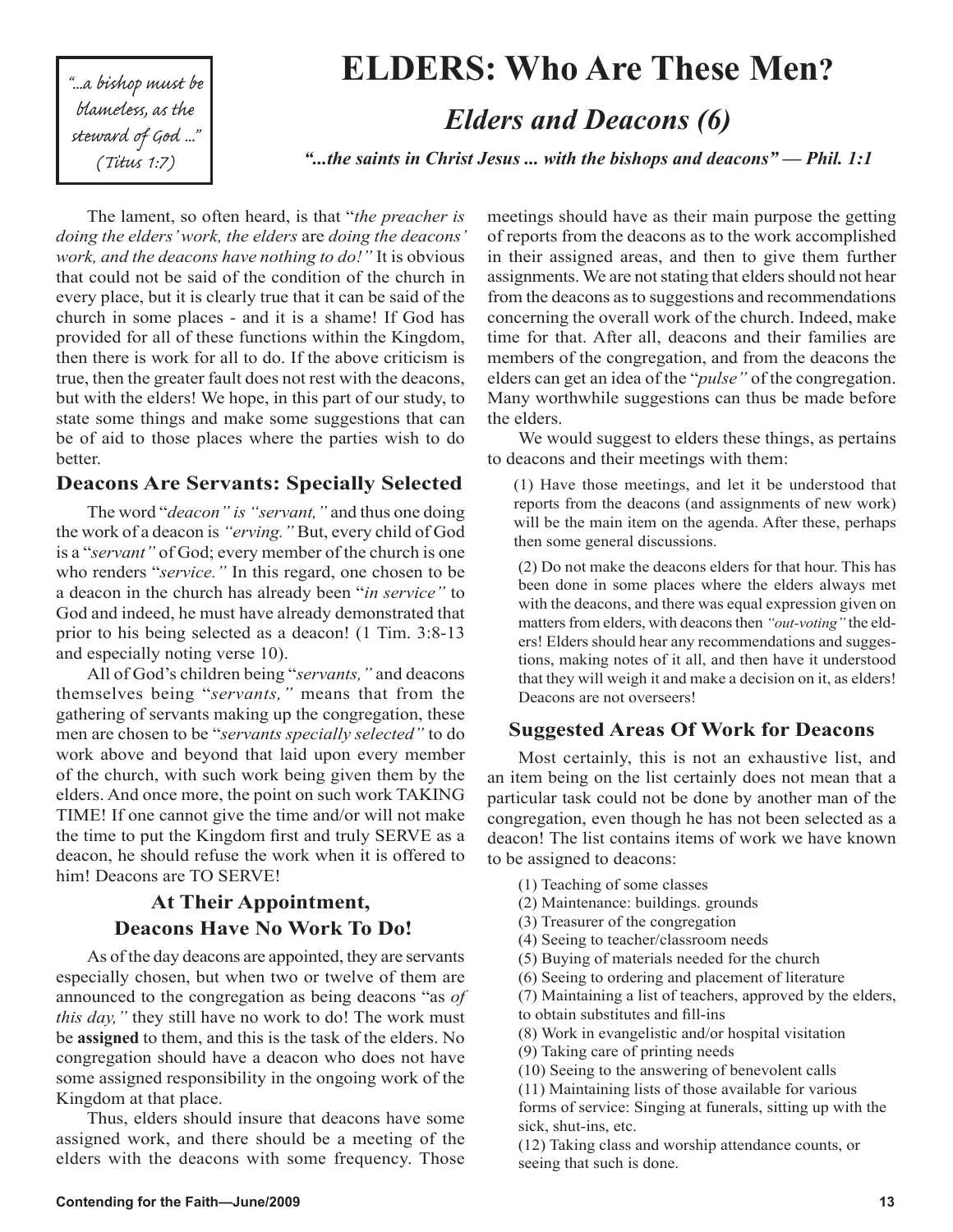(13) Maintaining the permanent attendance records

(14) Seeing to song books, attendance cards, etc. in the auditorium

(15) Seeing that ushers are on hand, and functioning (16) Being in charge of men who will serve at the Lord's table, read Scripture, word prayers (and from lists approved by, and frequently updated by, the elders)

(17) Making announcements and themselves participating in the worship along with the other men (18) Aiding in the counting of the contribution, and perhaps one deacon responsible for making the

deposits

(19) Dividing up and seeing to performed tasks at called work periods

(20) Seeing to the ordering of, and placement of, books for the church library.

As previously stated, some of these tasks will be given to those not appointed as deacons, and some of these (library work, some work at the building, some benevolence and sitting with ladies, ordering of class literature, etc.) may be given to capable ladies of the congregation. We are merely suggesting the range of works open for assignment to deacons, and really, IS THERE A PLACE WHERE THERE IS NO WORK FOR DEACONS TO DO? No, the answer is that there are some places where the elders have not as yet assigned deacons the work they should be doing!

#### **Some Brief Warnings**

**(1) Deacons are not overseers.** We have stated the point before, but it is important enough to mention again, especially when we still hear some of our men, in prayer, state, that the Lord should *"bless the elders and deacons*  as *they oversee the work here."* 

**(2) Being a deacon is not necessarily a step toward**  the eldership. It is true that very often one who has faithfully served as a deacon, and has developed in every spiritual way, and has demonstrated his ability to lead his children to the Christ, etc" has so been of influence; that it has become clear that he should be considered to serve as an elder. Our caution here is that no deacon should

## **2009 SPRING CFTF LECTURES**

**CDs, DVDs, MP3, & VIDEO RECORDINGS ORDER FROM: Jim Green 2711 Spring Meade Blvd. Columbia, TN 38401**

**PHONE**: (**931) 486–1364 www.jgreencoc-video-ministry.com email at jgreencoc1986@yahoo.com** consider that he is in a line that will automatically lead him to the eldership.

**(3) We would advise against an elder training class"** – Yea, why follow any course that will make tremendous problems? Those in the congregation should be advised as to the eldership: The men, their qualifications, and their work, through the general Bible class and pulpit teaching that is done. A few places have tried the *Elder's Training Class,* to find that some men (or their families) think in terms of the *"diploma"* being appointment to the eldership! Then, in process of time, when a man in the class is appointed, comes the criticism, *"They're appointing Herman* as *an elder, when my Henry also took the course! If Herman's appointed, then Henry should be!"* It is far, far better that the instruction be given in the normal teaching work of the congregation, and wherein all are given the same Biblical information. Some common sense is always helpful as we work in the Kingdom, and among people!

As God planned the church from eternity (Eph. 5: 10- 11), he planned those to function therein: Saints, elders, deacons (Phi. 1:1). When elders are appointed, they have a great spiritual work to do, and should not be burdened down with many of the details needing attending to dayby-day. God, in His wisdom, has ordained deacons, and thus the elders have servants specially selected to function under their oversight. They should have work to do, and on a permanent basis, and should be required to give accounting regarding the work. Then, they will TRULY be deacons, and not just deacons *in name only."* 

**—Deceased**

"If you wish to be miserable, you must think about yourself, what you want, what you like, what respect people ought to pay you, and what people think of you."

## **FREE CD AVAILABLE**

*Contending for the Faith* is making available a CD-ROM free of charge. *Why is this CD important? ANSWER*: It contains an abundance of evidentiary information pertaining to Dave Miller's doctrine and practice concerning the reevaluation/reaffirmation of elders, MDR, and other relevant and important materials and documents directly or indirectly relating to the Brown Trail Church of Christ, Apologetics Press, Gospel Broadcasting Network, MSOP, and more.

To receive your free CD contact us at *Contending for the Faith*, P. O. Box 2357, Spring, TX 77383-2357, or email us at dpbcftf@gmail.com.

If you desire to have a part in the distribution of this important CD you may make your financial contributions to the Spring Church of Christ, P. O. Box 39, Spring, TX 77383.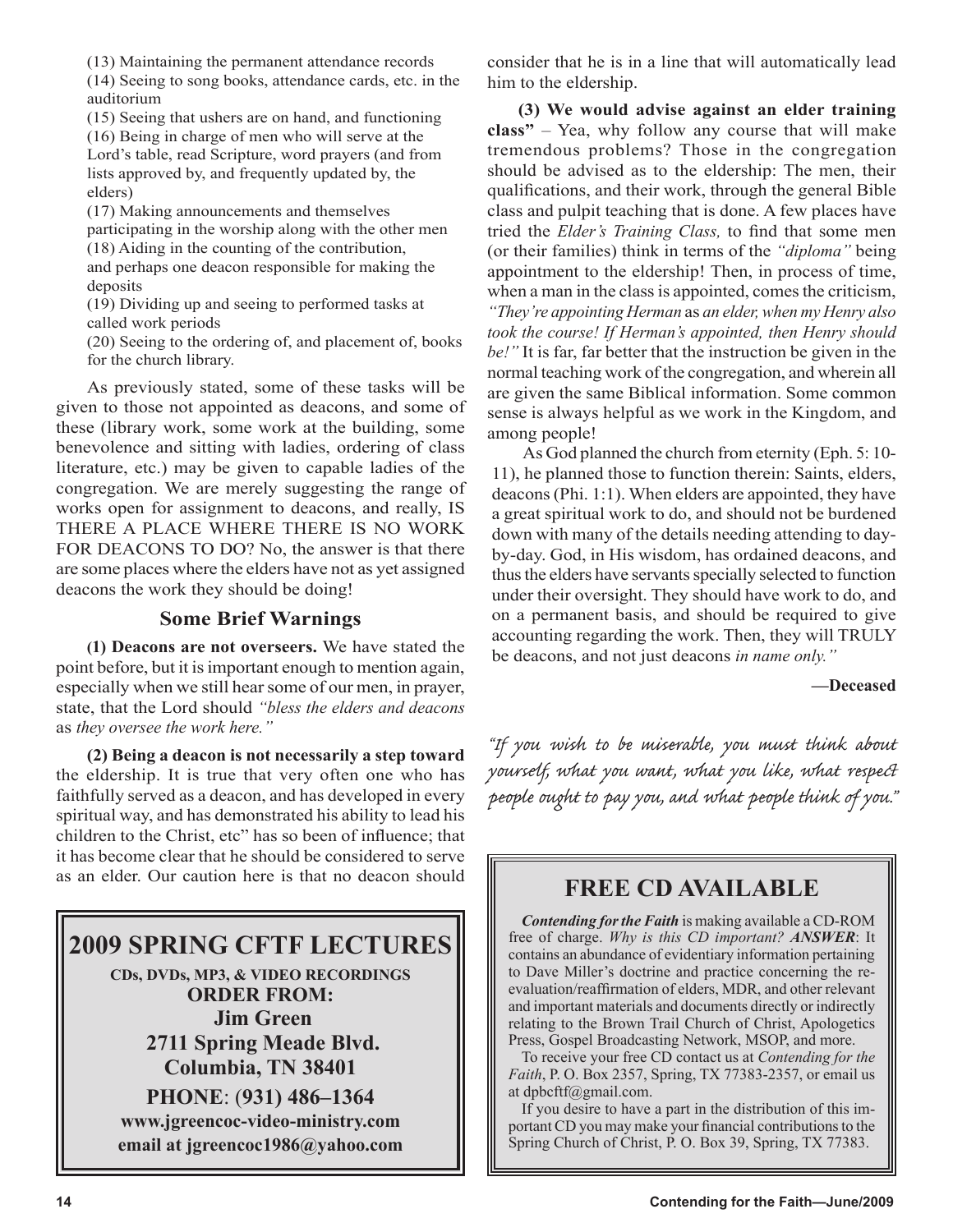# **"SUCH A GOOD PREACHER"**

#### **Alton W. Fonville**

It was when I tried to point out the error in so many denominational preachers when I was quite youg that I first remember hearing the statement serving as the title of this article. As you started to show their teachings regarding "baptism," for instance, some one would come back at you with, "but, he's such a good preacher." I guess that comment meant that since he was "such a good preacher," he was immune from being in error? Through the years since then, I have heard the same statement used many times in referring to gospel preachers. And, sometimes, it was the end of the discussion.

The very disturbing thing about that statement, since we now have so many "good preachers," is the fact that I finally realized the truth of the matter. People equate a good orator with "truthfulness." If he has a good voice and can persuade the audience, he is considered to be a "good preacher," whether or not he can speak the truth. This was well demonstrated when the Jews brought along Tertullus, their best "orator," when Paul was brought before Felix to defend himself (Acts 24). He had a way with words and was very "smooth," yet, the whole truth was not presented.

We have had some "good sounding" preachers in the world around us. Billy Graham was a good preacher in the sight of the denominations. Oral Roberts was a "good preacher." Jerry Falwell was a "good preacher." Pat Robertson, J.Frank Norris, Charles Spurgeon, T.L Wilkinson and many others have been good orators. The point that I would like to make clear in this article is how wrong I have been in stopping short on my arguments when that statement was made. Instead of taking it and running with it, the matter was discontinued. Shame on me!

Every one of the previously listed "good preachers" were and are not such. And, how can I say that about such well known men? Read carefully the following words. When one professes to speak for Almighty God, but refuses to preach the "whole counsel" of God, he is NOT a "good preacher." Each of the previously listed men did not and do not teach on certain subjects, but they have wrested and do twist the Scriptures in order to make them mean something other than what they do. Such a person is not God's man.

Jesus Christ gave us the best example. He spoke the very words which God gave him to speak. During his ministry, he often declared, "I came to do thy will, Oh God." This should be the attitude of every "good preacher." But, we see in the Lord's kingdom today, men who profess to be ministers of God, who are actually serving themselves and keeping their jobs. Some of these men openly refuse to teach on certain subjects for fear of their jobs. Others refuse to preach on them because it is a "controversial subject," as Graham has said so many times.

But, in the present apostasy of the Lord's body, it is especially heart-breaking to see so many of our members defend a preacher who refrains his tongue from certain subjects by saying, "but he is such a good preacher." When our preachers fail to teach the truth about fe1lowship," as 2 John 9-11, Ephesians 5:11, and Romans 16:17 teach us. It matters not how eloquent their speeches may sound, they are not "good preachers." When they refuse to speak the Truth of God about marriage and divorce, fornication, adultery, covetousness, immodesty, drinking, use of drugs, homosexuality, stealing, lasciviousness, witchcraft, seditions, heresies and a host of other things which disgrace the Kingdom of Christ, these men are definitely not "good preachers," regardless of how smooth they sound.

Our continued "fellowship" with them is contrary to the command that God gave us, mentioned earlier in this article. It makes us guilty right along with the sins of others when we "go along to get along," rather than reprove, rebuke and exhort them. Some may become our enemies, but, we have obeyed God in our efforts when we **"reprove, rebuke and exhort with all longsuffering and doctrine"** (2 Tim. 4:2- 3).

> **—337 Madison 4605 St. Paul, AR 72760**



pass our URL on to others if you find our Website useful. *—Dub and Lavonne McClish*